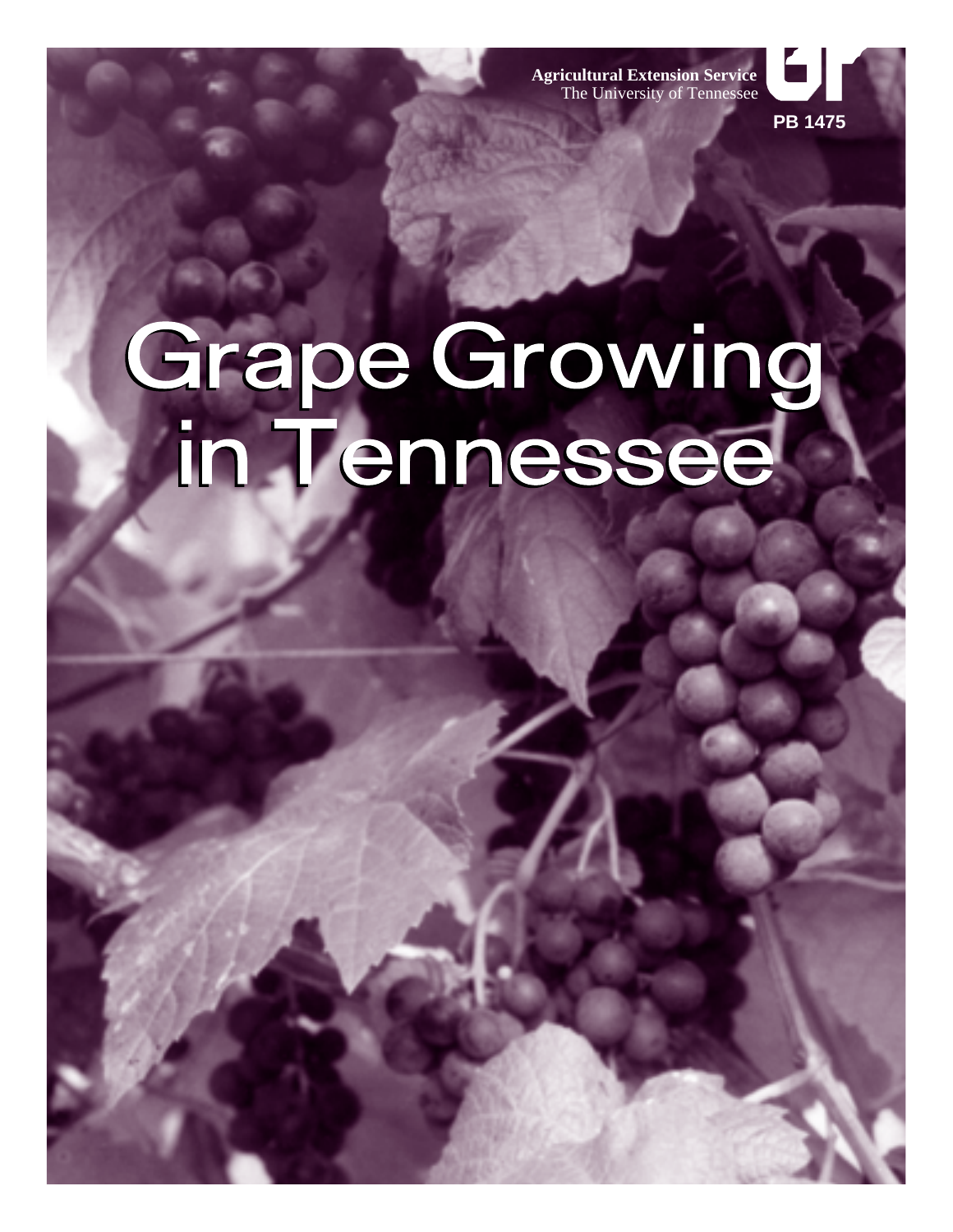## **Table of Contents**

| Introduction 23                     |  |
|-------------------------------------|--|
| Types of Grapes $\frac{1}{3}$       |  |
|                                     |  |
| $Soils$ 4                           |  |
|                                     |  |
| Planting                            |  |
| Time to plant 5                     |  |
| Purchasing vines                    |  |
| $Spacing$ 6                         |  |
| Preplant care 27                    |  |
| $Planting$ $\qquad \qquad \qquad$ 7 |  |
| Pruning and Training                |  |
| Terminology 8                       |  |
|                                     |  |
|                                     |  |
|                                     |  |
| Vertical trellis systems:           |  |
|                                     |  |
|                                     |  |
|                                     |  |
|                                     |  |
| Horizontal trellis systems:         |  |
| Geneva double curtain 2008 16       |  |
|                                     |  |
| Balanced pruning 16                 |  |
| Time to prune 18                    |  |
| Trunk renewal $\frac{1}{2}$ 19      |  |
|                                     |  |
|                                     |  |
| Fertilizing and Liming 20           |  |
| Vineyard Floor Management 21        |  |
| Pest Control 23                     |  |
| Estimating Yields in Vineyards 23   |  |
| Harvesting 25                       |  |
| Storage 26                          |  |
| Additional References 26            |  |

# Diagram Title

Diagram#

| Planting an Own-rooted Grapevine _____________ 4A     |  |
|-------------------------------------------------------|--|
| Planting a Grafted Grapevine ____________________ 4B  |  |
|                                                       |  |
| High-Head Bilateral Cordon Trellis _____________ 6A   |  |
|                                                       |  |
| Geneva Double Curtain (GDC) Trellis __________ 7      |  |
|                                                       |  |
| End Post and Brace for a Single-Wire Trellis ____ 9   |  |
| Common Training Systems for Grapes 2010               |  |
| Pruning and Training, First Year                      |  |
| 4-Cane Kniffin System                                 |  |
| Vertical Trellis Systems, First Dormant Pruning __ 13 |  |
| 4-Cane Kniffin System, Mature Vine___________ 14      |  |
|                                                       |  |
| Hudson River Umbrella System _________________ 16     |  |
| Bilate Cordon System, First Dormant Pruning __ 17     |  |
|                                                       |  |
| Geneva Double Curtain (GDC) Training _______ 19       |  |
| New Wood Versus Old Wood on Grapevines _____ 20       |  |
| Cross Section of a Compound Bud of Concord_21         |  |
| Trunk Renewal 22                                      |  |
|                                                       |  |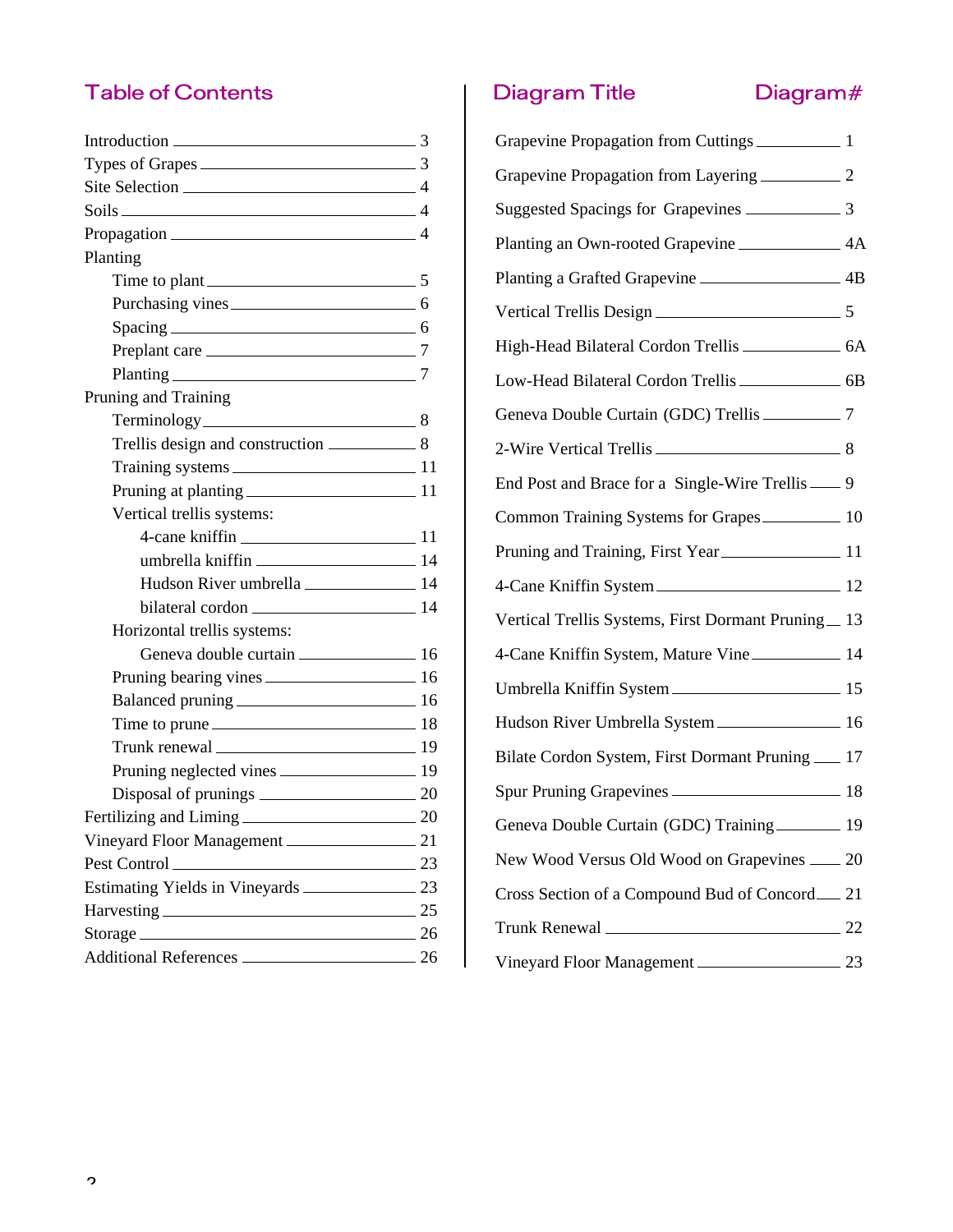# **Grape Growing** in Tennessee

*David W. Lockwood, Professor Darren K. Robinson, Assistant Professor Plant and Soil Science*

### **Introduction**

Grapes may be grown in all parts of Tennessee. However, not all types of grapes or varieties of grapes are adapted to all parts of the state. With proper attention to selection of the correct type and variety of grapes, site selection and reasonable cultural practices, grapes can be a viable crop for both commercial and hobby growers. The development of commercial wineries and the introduction of several seedless grape varieties adapted to Tennessee growing conditions have contributed to grape production becoming an increasingly important part of Tennessee's agricultural economy.

### **Types of Grapes**

Several different types of grapes are grown in the United States. Each type has characteristics that may make it more or less desirable than others in terms of adaptability and use of the fruit.

**American grapes** used for fruiting are usually one of two species; *Vitis labrusca* (i.e. Concord, Niagara) or *Vitis aestivalis* (i.e. Norton, Delaware). American varieties tend to be more adapted to Tennessee growing conditions than the other types. Fruit from these varieties is widely used for juice, wine, preserves and fresh consumption.

Several **seedless** grape varieties have been developed. They do not yield as heavily as seeded American varieties. However, they do offer potential for fresh fruit sales.

### **French-American hybrid**

varieties are crosses between European varieties and certain wild species found in America. Fruit from the "hybrids" is used primarily for wine. Varieties include Seyval, Vidal, Foch, DeChaunac, Chambourcin and Chancellor. Many of the hybrid varieties will perform as well as several of the American bunch varieties.

**Muscadine grapes** (*Vitis rotundifolia*) grow well in many parts of the Southeast. Unfortunately, cold injury to cordons and trunks can be a fairly common occurrence in most parts of Tennessee. Therefore, commercial muscadine grape production is not suggested for most parts of the state. Fruit from muscadine vines is used for juice, wines, processing and fresh consumption.

*Vitis vinifera* (European grape) varieties, such as Chardonnay, and Cabernet Sauvignon tend to be less winter-hardy and more subject to fungal diseases than either American grapes or French-American hybrids. Expect lower yields and less consistent production with viniferas than other types of grapes. They should only be grown in the most desirable sites and with the best cultural practices. Due to the likely presence of root phylloxera, *V. vinifera* varieties should be grafted onto phylloxera-resistant rootstocks. While test plantings of viniferas are encouraged, extensive plantings are not suggested for Tennessee at this time.

Many grape varieties, in addition to those listed above, are also available. Refer to Extension PB 746, *"Tree Fruit, Tree Nut and Small Fruit Cultivars for Tennessee,"* for more suggestions.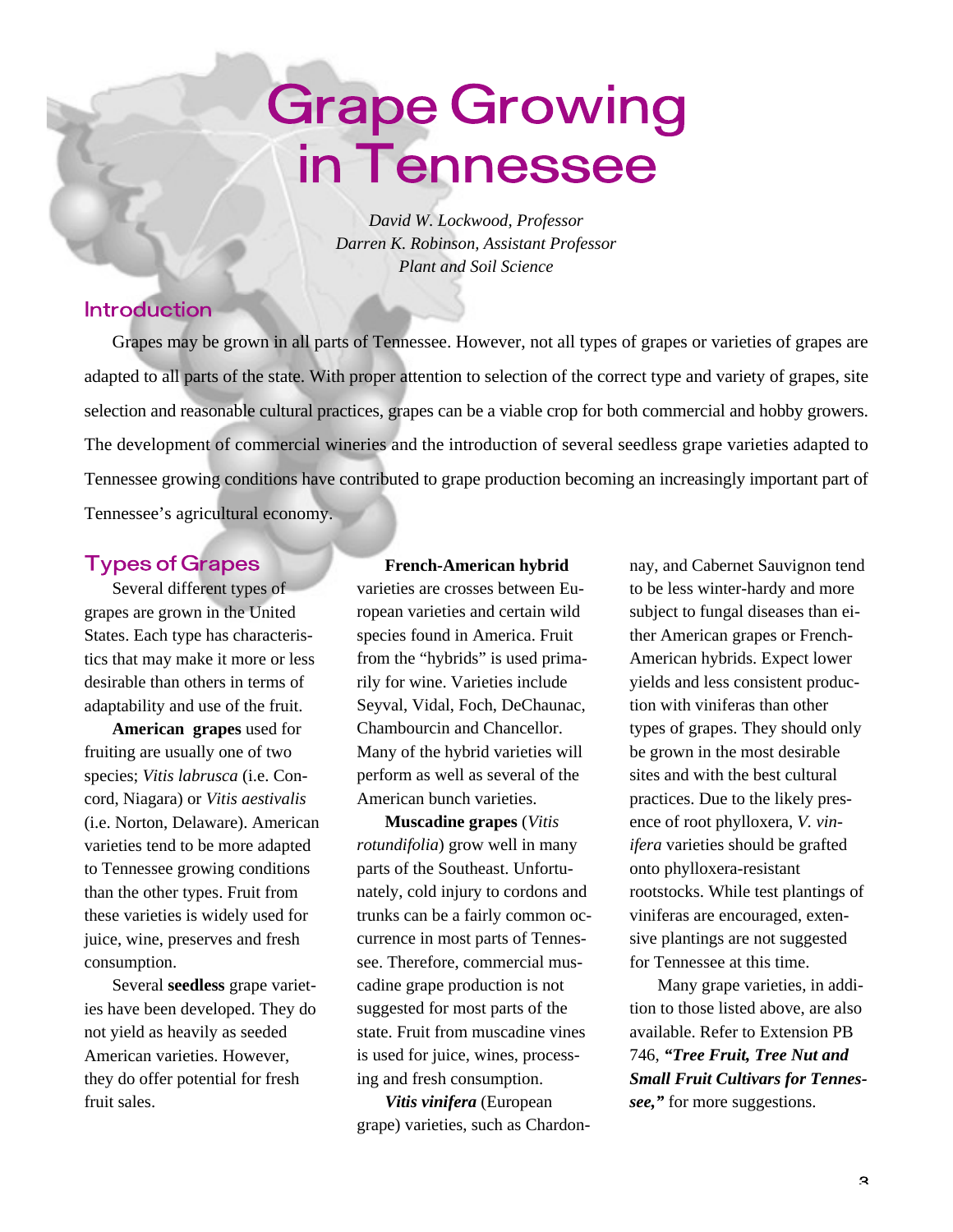### **Site Selection**

While grapes may be grown under a wide variety of conditions, certain factors may make one site more desirable than another.

Areas elevated above their immediate surroundings offer some protection from frosts and diseases. Injury to buds or new growth due to frost becomes more likely the closer you get to the basal part of a slope. Likewise, fogs keep foliage and fruits wet, thus increasing the potential for certain diseases. By establishing the vineyard higher up the slope, both frost and disease pressure may be lessened. The very top of a hill may not be the most desirable spot, however, as wind damage and winter freeze injury are apt to become more of a problem.

Direction of slope may have some impact on vineyard performance. Vines on a north to northeastern slope tend to be less prone to winter damage and spring frost injury than those on a slope with some southern orientation. Vineyards on an eastern-facing slope may have less disease pressure than on other slopes, since the morning sun dries off fruits and foliage earlier on the eastern slope, thereby lessening the chances for disease development.

Grapevines should be planted where they will receive full sun. Shade will cause plants to become "leggy." These elongated, spindly shoots will produce fewer fruiting sites with poorer quality fruit that are more prone to disease problems.

### **Soils**

Grapevines can be deep-rooted in certain soils. Ideally, vines need a minimum of 24 to 36 inches of rooting depth before encountering an impervious layer, such as rock or a hardpan. The deeper and more extensive the root system, the more capable the vine will be to withstand stresses such as drought, low fertility and low soil temperatures.

While water is essential for growth and production, grapevines will not tolerate excessive soil moisture, especially during the growing season. Sites with poor internal and/or surface drainage characteristics should either be modified to solve the problem or avoided. Irrigation is desirable on excessively droughty soils. Grapes do not require highly fertile soils. In fact, such soils are undesirable, since growth may be excessive, causing shaded, poorquality fruit and increased disease pressure. For soils with low to moderate fertility levels, a liming and fertilization program may be devised that will give a balance between vegetative growth and fruiting. Knowledge of soil characteristics before planting is valuable in determining the best vine spacing and trellis system to use.

### Propagation

Grapevines may be successfully propagated by several methods. It may be possible to propagate your own plants if existing vines are healthy and if proper procedures are followed. If these criteria are not met, rooting success and subsequent plant growth will be

poor, creating a delay in developing a productive vineyard.

Most grapevines, with the exception of V. vinifera varieties, are grown on their own roots. V. vinifera varieties are especially sensitive to root phylloxera, which is a threat throughout the country. Therefore, these vines are grafted onto resistant rootstocks (*Diagrams 4A and 4B, Own-rooted vs. Grafted Vines).*

American bunch varieties and French-American hybrid varieties may be propagated by cuttings. Cuttings should be taken in early to midwinter from healthy, wellmatured canes. The ideal cuttings are about 1/4 to 3/8 inch in diameter and three to four nodes in length (*Diagram 1*). The bottom cut should be made just below the basal bud. The top cut should be made about 1 inch above the top bud.

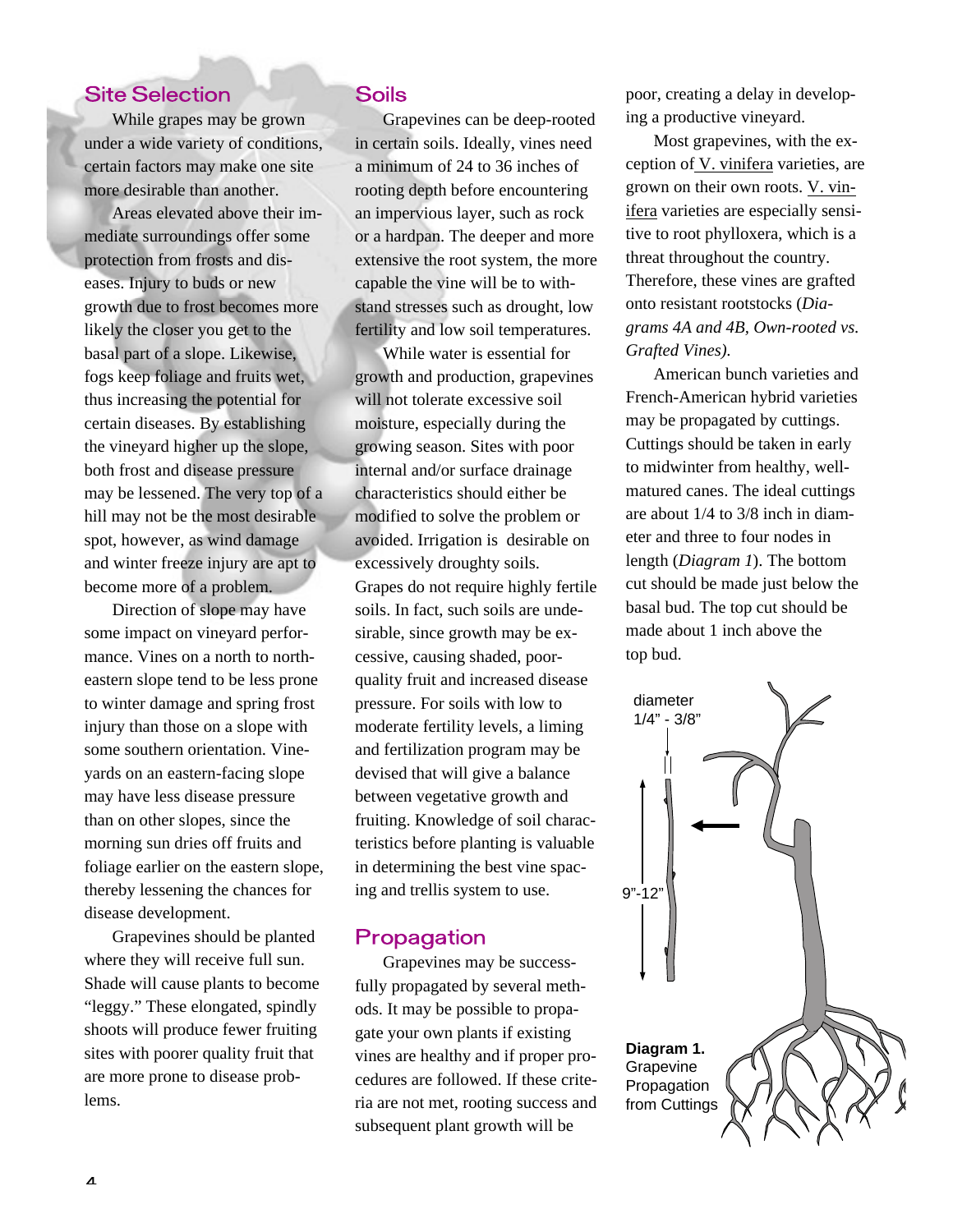Cuttings should be grouped into bundles of uniform lengths with the top ends together. Bundle each variety separately. Bundles may be moistened, put in plastic bags, sealed and held in refrigerated storage (keep from freezing) or buried in a trench with the basal ends up and covered with several inches of soil and/or mulch. The trench should be well-drained. If a protective structure such as a greenhouse is available, cuttings can be set immediately without the need for storage.

The area in which the cuttings will be placed should be free of weeds and worked 10 to 12 inches deep. Irrigation is highly desirable.

Once the danger of frost is past, cuttings may be set in the nursery. Place the cuttings about 6 inches apart in the trench, with all buds except the top one below soil level. Backfill the trench and firm the soil around the cuttings.

Keep the nursery rows free of weeds throughout the growing season. Control of insects and diseases is essential to maximize growth. Carefully monitor moisture levels and water when necessary. Fertilization is not needed in most cases and is definitely not recommended in the early stages of growth, as fertilizer burn may occur to tender, new roots. If fertilizer is used during the growing season, keep it several inches away from the base of the cuttings. Use about ounce of 10-10-10 fertilizer or its equivalent per linear foot of nursery row. Do not fertilize after mid-July.

Cuttings should be held in the

time, they may be dug, stored under moist conditions at about 34 F. until planting time or transplanted directly from the nursery row to the vineyard at the appropriate time.

Layering is the surest way to propagate all grape varieties. However, it is seldom used except for varieties that do not root readily from cuttings, such as with muscadines and Cynthiana. Layering is also the preferred technique to fill vacancies in established vineyards where vines are growing on their own roots, since young vines remain attached to the mother vine until well-established.

To layer a grapevine, dig a hole 10 to 15 inches deep where the new vine is desired. This location must be close enough to the mother vine so it can be reached by a long cane. Select a cane on the mother vine and prune it to a length about 3 feet greater than the distance between the vine and the hole. Extend the long cane to the bottom of the hole, then bend it vertically upward so that at least two buds remain above the soil once the hole is refilled.

Strip off developing shoots on the long cane between the mother vine and the soil. Shoots arising from nodes above the soil line on the tip of the long cane should be retained. Do not allow the layered plant to fruit for two years.

Do not separate the layered vine from the mother vine until the diameter of the trunk of the new vine is greater than that of the wood leading to it from the mother vine. This would indicate the young vine has a functional root system and no longer is dependent on the mother vine. (*Diagram 2*).

Grafting, including budding, is a fairly technical procedure. The specific type of graft to be used will depend on the size of the vine being topworked and the time of year in which it will be done. Additional information on grapevine propagation may be obtained at your county Extension office.

### **Planting**

### **Time to plant**

The ideal time to plant bareroot grapevines in Tennessee is in late winter to early spring (mid-February to early April). Vines

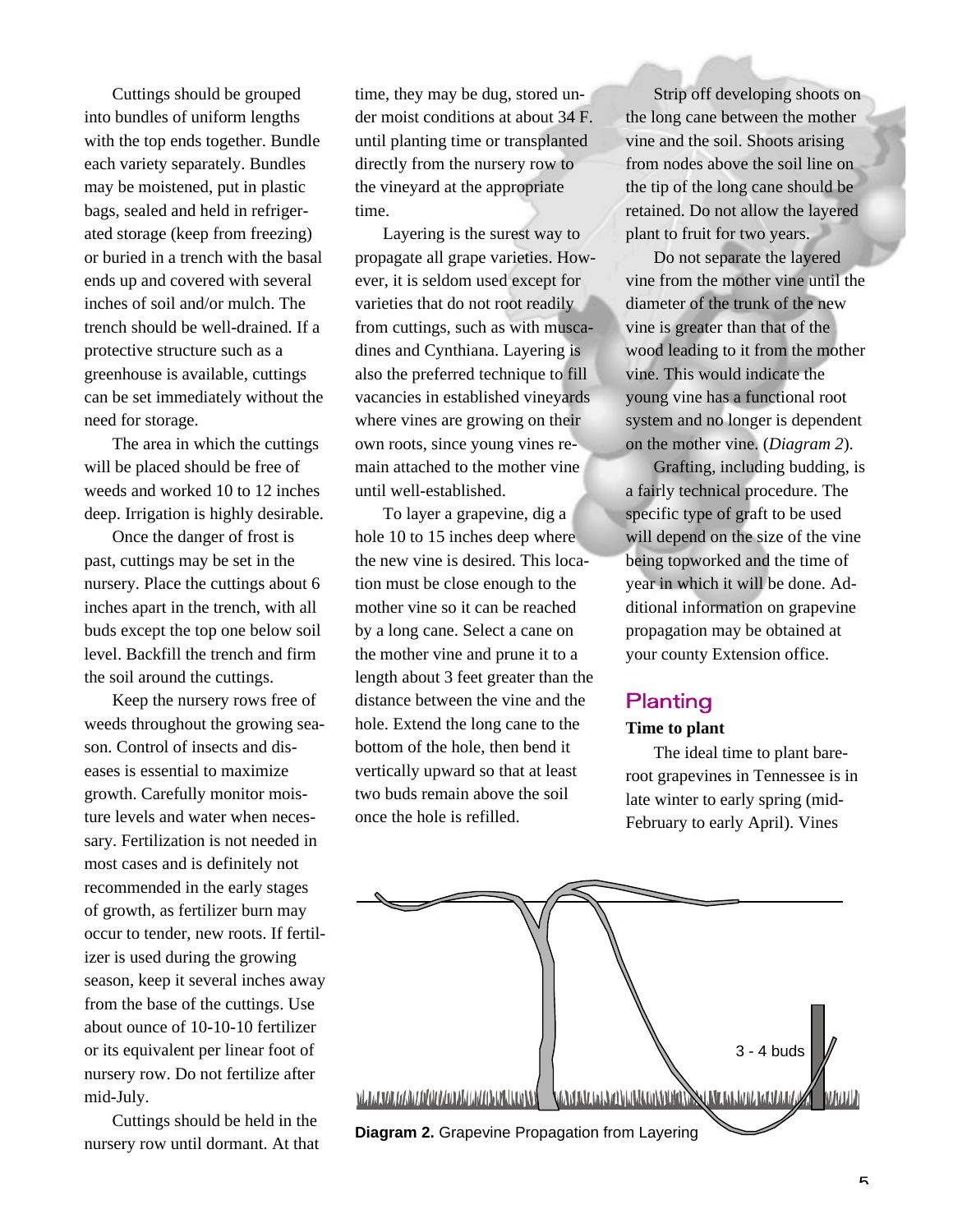planted in fall or early winter may suffer root injury or death in the event of a prolonged cold period shortly after planting. If planting later than early April, hot, dry conditions may occur that could reduce plant growth or even cause plant death.

### **Purchasing vines**

Since vineyard establishment can be fairly expensive, and since a properly maintained vineyard will live and fruit for many years, it is very important to purchase healthy plants of the correct variety. Therefore, purchase plants from reputable nurseries. As long as the vines are properly cared for in the nursery and during shipping, it is not necessary to purchase them from local nurseries. Vigorous, one-year-old plants are best. Once plants are received, take care to prevent roots from drying out, freezing or overheating.

The number of plants needed to supply fruit will vary considerably, depending on the use of the fruit and the number of people who will be consuming it. Calculate the number of vines needed based on the assumption that each mature plant will yield about 15 pounds of fruit (25 to 35 pounds for a mature muscadine vine) and that about 15 to 20 pounds of fruit are required to give about one gallon of juice. Realize that these figures are only rough estimates and that several factors may influence them.

### **Spacing**

Space grapevines about 8 feet apart in the rows. This spacing may need to be increased to about 10 feet for vigorous varieties set on fertile soils, or reduced to 6 feet for weak-growing varieties planted on less-fertile soils. For muscadines, a spacing of 16 to 20 feet apart in rows is suggested. The distance between rows will depend on the size of the equipment being used to maintain the vineyard, the lay of the land (extra distance between rows may be needed on steeper slopes) and the type of trellis constructed to support the vines. Commercial grape growers generally

space rows 10 to 12 feet apart. Do not space rows less than 6 feet apart, as mutual shading among rows may become a problem. (*Diagram 3. Suggested Spacings for Grapevines*). Table 1 shows the number of vines needed per acre at several in-row and between-row spacings. To calculate the number of vines needed per acre, multiply the distance between vines in a row by the distance between rows to find the square feet of space for each vine. Divide this number into 43,560 (the number of square feet in an acre) to get the number of vines per acre.



**Diagram 3.** Suggested Spacings for Grapevines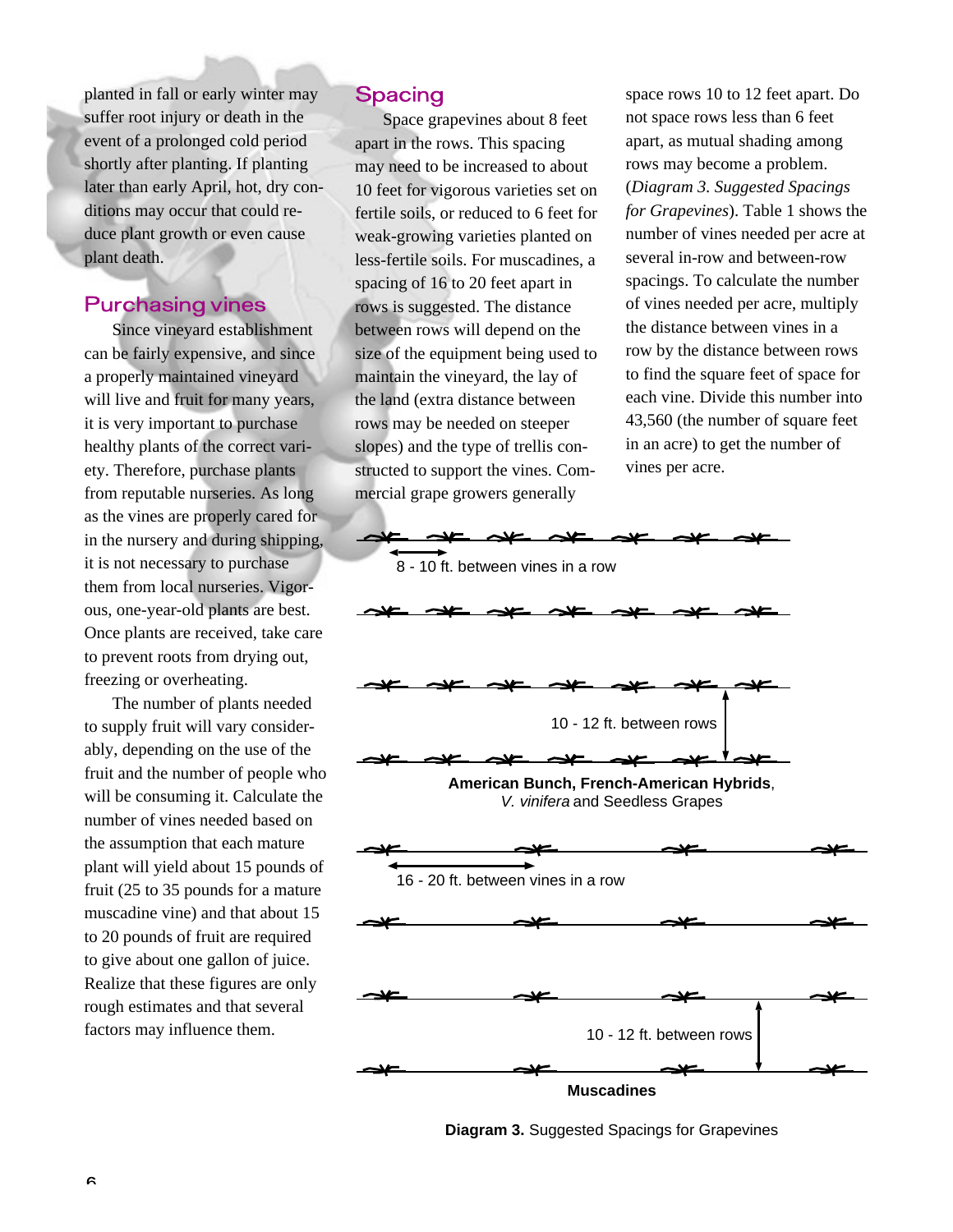| Table 1. Number of Vines per Acre               |         |            |                                  |         |  |
|-------------------------------------------------|---------|------------|----------------------------------|---------|--|
|                                                 |         | 8 feet     | Distance between rows<br>10 feet | 12 feet |  |
| <b>Distance</b><br>between<br>vines in<br>a row | 6 feet  | 907        | 726                              | 605     |  |
|                                                 | 8 feet  | 680        | 544                              | 453     |  |
|                                                 | 10 feet | 544        | 435                              | 363     |  |
|                                                 | 16 feet | 340        | 272                              | 226     |  |
|                                                 | 20 feet | 272        | 217                              | 181     |  |
|                                                 |         | vines/acre |                                  |         |  |

Example: 8 feet between vines in a row x 10 feet between rows = 80 square feet per vine. Divide 80 into 43,560 to get 544.5 vines per acre (round off to 544 vines.)

### **Preplant vine care**

Inspect vines upon receipt to be sure the roots have not dried out, frozen or overheated. Healthy roots should feel firm, not spongy or hard and brittle when squeezed. You should be able to bend the roots some without breaking them. Cutting through the exterior of a root should reveal white tissue. If the interior of the root is tan to brown, the roots have been damaged and plant survival is apt to be poor.

Store vines in a cool area. Take care to prevent the roots from drying out, freezing or becoming too hot. If properly stored, vines may be kept in the shipping bundle for several weeks before planting.

Soak vine roots in water for a couple of hours prior to planting. Take care to prevent the roots from drying out during planting.

### Planting

Inspect the root system before planting. Prune off broken, dead, diseased or insect-infested roots. Do not prune the root system any more than is absolutely necessary.

Grapevines propagated from cuttings or layering should be planted as deep as they were set in the nursery. Dig holes deep enough and wide enough to accommodate the root system without having to bend roots to fit (*Diagram 4A. Planting an Own-Rooted Grapevine*). Grafted grapevines should be set with the graft union just above the soil line (*Diagram 4B*). Set the vine in the hole, spread out the root system and work soil in around the roots to eliminate air pockets. Once the soil has covered the root system, tamp it down to further assure good root/soil contact. If the soil is dry, pour water in the hole before completely filling the hole. Fill the hole with soil to the same level or slightly higher than the surrounding ground. If a depression in the soil is left at planting, it should be filled before going into the first dormant season. Freezing and thawing of water in direct contact with the trunk could damage it.

**DO NOT** add soil amendments such as peat moss, sawdust or manure to the soil being used to backfill the hole. Such a practice

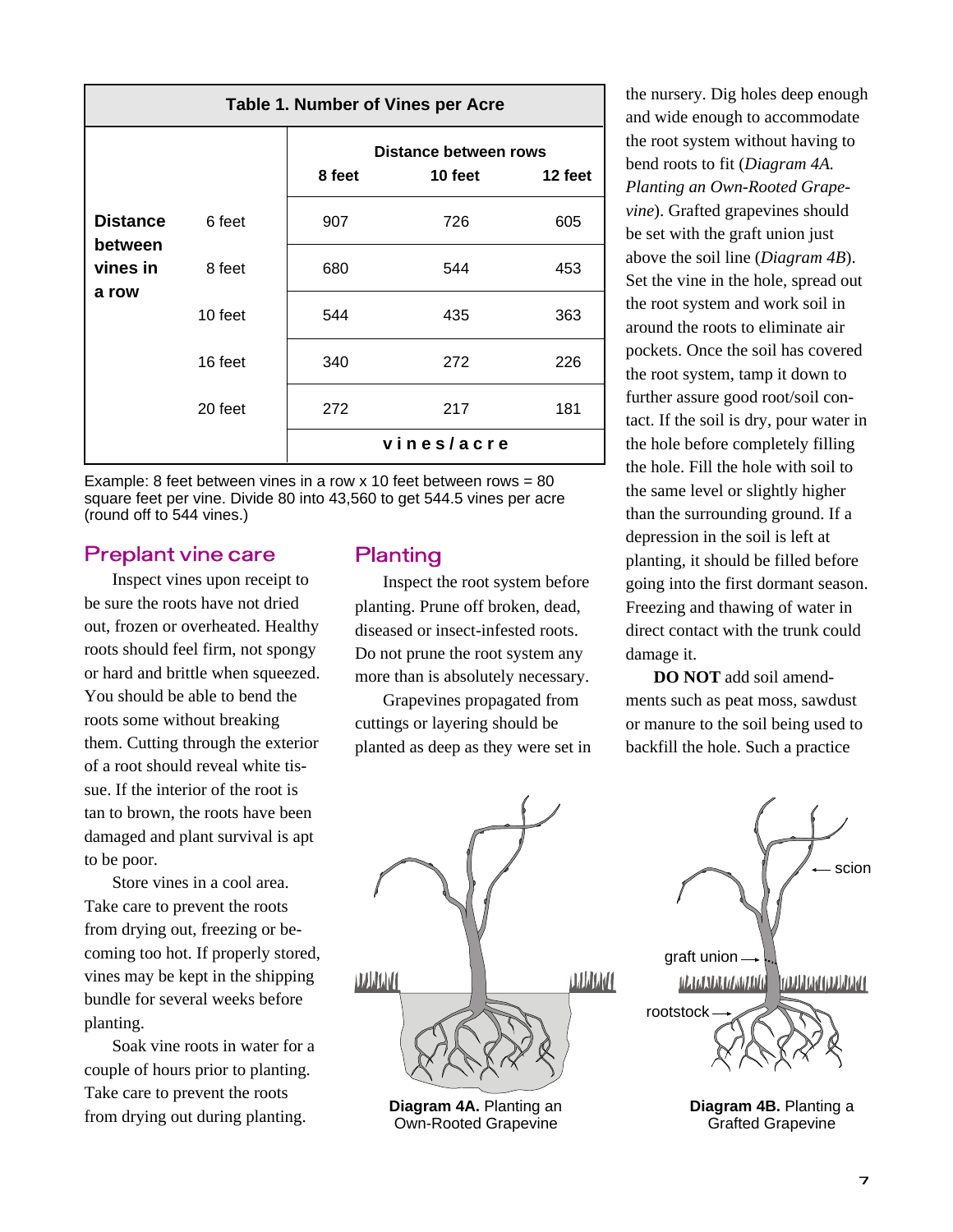creates a "flower-pot" effect, which discourages root growth into the surrounding soil. The more restricted the root system of the grapevine, the more susceptible the vine will be to drought, flooding or improper fertility. Do not put fertilizer in the hole because plant roots may be injured or killed by direct contact with high amounts of certain fertilizer materials.

### **Pruning and Training Grapevines**

Pruning and training are two separate practices that play very important roles in the development and maintenance of grapevines. They influence light distribution throughout the canopy, which greatly affects yields, fruit quality and pest problems. Ease of management of the vines and the crop will be impacted by pruning and training practices. Support wires on the trellis should be set at a height that will make pruning, cluster thinning and harvest more convenient.

Early in the life of the vineyard, pruning and training are used together to build a vine of the desired size and shape. Once the vine has filled its allotted space on the trellis, annual pruning is used to renew fruiting wood, to promote uniform light distribution throughout the canopy and to keep the vine from overgrowing neighboring vines. Pruning and training are parts of an integrated vineyard management system in which each practice has an influence on the success of all other cultural practices and on the overall crop.

### **Terminology**

**Arms —** major branches of the trunk on which canes or spurs are borne.

**Cane —** a mature, woody shoot after leaf drop.

**Cordon —** extension of a trunk, usually oriented horizontally along a wire. Fully developed cordons can bear spurs and canes. Cordons may extend in one or two directions from the trunk. They are retained for several years.

**Pruning** — removal of parts of a plant. It is done to regulate crop size and fruit quality. Pruning also is used to determine the quality, quantity and location of vegetative growth. The two basic types of pruning for grapes are 1) cane renewal (cane replacement), in which canes that fruited the previous year are removed and some canes that grew the previous year are selected for fruiting in the current year, and 2) spur pruning, where short canes that fruited the previous year are removed and replaced with spurs on the cordon as a site for fruiting and shoot growth the current year. Pruning should be done every year of the vine's life.

**Shoot** — green growth from a bud on a cane, spur, cordon, arm or trunk. A shoot always bears leaves and tendrils and may also bear fruit. In the fall, a shoot matures and drops its leaves. It is then called a cane.

**Spur —** cane pruned to a few nodes (five or less). A renewal spur has one or two buds to produce canes at a particular location on an arm or cordon. A fruiting spur is chosen to produce fruiting shoots.

**Training —** development of the framework of the vine on the trellis. Training impacts exposure of fruit and foliage to light, as well as ease of management.

**Trunk —** the semi-permanent, above-ground, vertically-oriented stem of a vine.

### **Trellis Design and** Construction

The trellis of a vineyard should be strong, long-lasting and require low maintenance. Its purpose is to support the foliage and fruit of vines, thus allowing good light interception and ease of management. Trellis construction represents a major investment in both time and money.

Two types of trellises are suggested for use in Tennessee vineyards. The **vertical trellis** uses two wires. The lower wire is situated at 3 feet aboveground to enhance good air circulation under the vines, and the top wire is at about 6 feet aboveground (*Diagram 5*). The vertical trellis is used for the four-cane Kniffin system, the umbrella Kniffin system and the Hudson River umbrella system. The **bilateral cordon system,** a variation of the vertical trellis, uses a single wire to support the cordons and the crop. This wire may be 6 feet aboveground for a highhead cordon system where new shoots grow down, or 3 feet in height for a low-head cordon system where new shoots grow up. Movable catch wires may be used to position shoots in either the downward (*Diagram 6A*) or upward (*Diagram 6B*) direction. A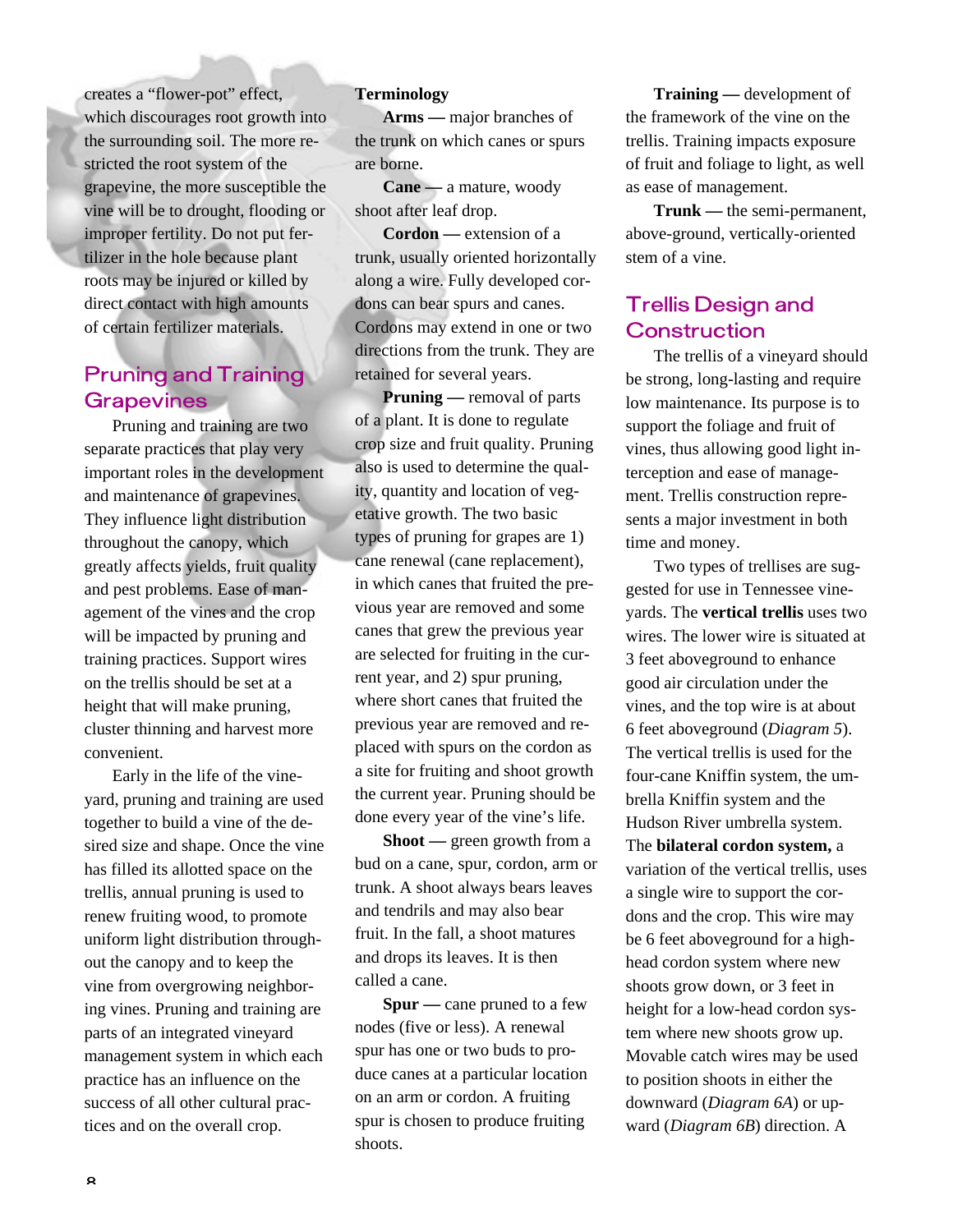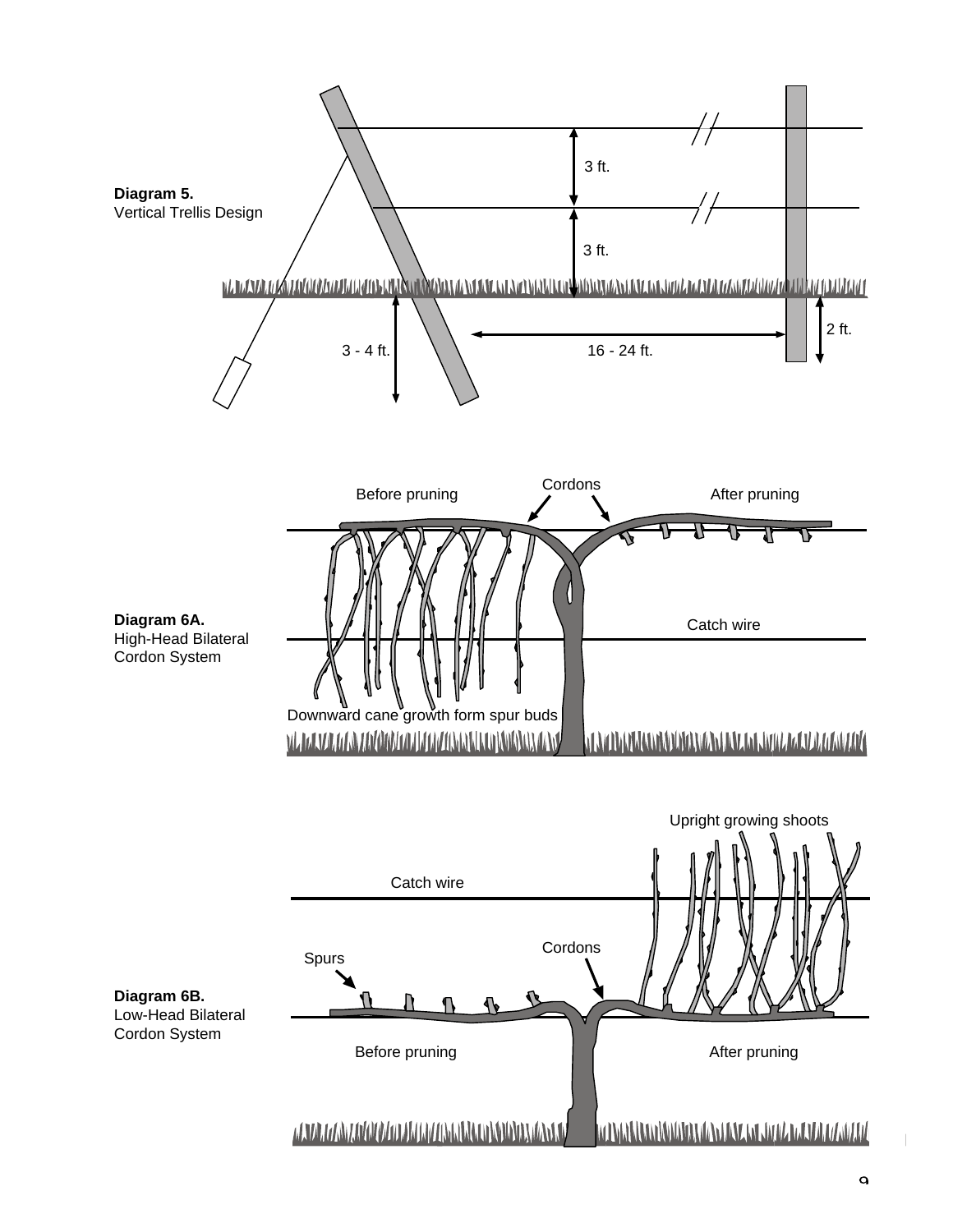**horizontal trellis** is used for the Geneva double curtain (GDC) system (*Diagram 7*). This system uses three wires. One wire, attached to the posts about 3 feet above ground, is used for trunk support. Two parallel, horizontal wires attached to the ends of 4-foot long cross arms secured to posts at 6 feet aboveground hold the cordons or canes.

Descriptions of posts, anchors and wire needed for trellises reflect the needs in commercial vineyards. Limited plantings using only a few vines per row may not need such a heavily constructed trellis**.**

**Posts** should be long-lasting. Wood posts should be treated for in-ground use and should last up to 20 years.

Line posts should be at least 8 feet long. The posts should be set at least 2 feet in the ground and extend aboveground 6 feet or more. Line posts should have a top diameter of 3 inches or more. They should not be spaced more than 24 feet apart. Depending on vine spacing, two or three vines may be between line posts. Line posts are used to maintain the correct wire height in rows (*Diagram 8*). End posts are used to maintain wire height. All wire tightening and tensioning is done from the end posts, so they need to be strong. End posts should be at least 10 feet long to allow them to be set 3 to 4 feet in the ground and still have at least 6 feet of post aboveground (*Diagram 8*). These posts should have a minimum top diameter of 4 inches. Larger end

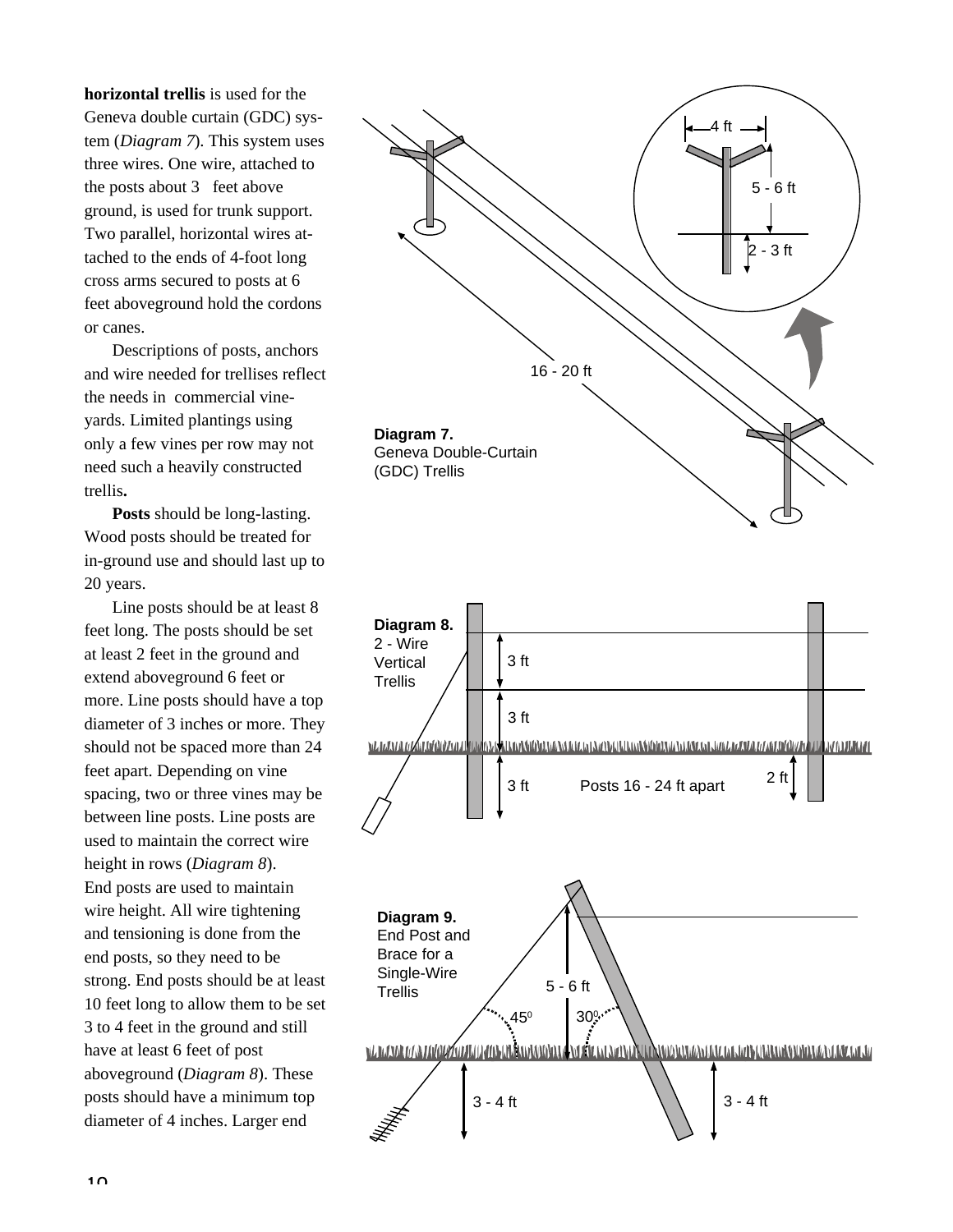posts are suggested for Geneva double curtain trellises. The stability of an end post can be increased by setting or driving it so the aboveground part of the post is angled away from the vineyard at about 30 degrees from the vertical and braced or anchored (*Diagram 9* ).

Many types of **braces or anchors** can be used. A screw-in anchor 4 to 6 inches in diameter works well. The anchor should be set 4 feet away from the base of the post and screwed in at a 45 degree angle toward the end post and aligned with the row. The anchor should go in the ground at least 4 feet.

The **wire** suggested to support the weight of the canes or cordons, foliage and the crop is a number 11, crimped, high-tensile (210,000 p.s.i.), steel wire with a class III galvanizing. Lower wires used for trunk support or for securing the ends of canes on some systems can be of a lower tensile strength. Uncrimped number 11 or 12 galvanized fence wire works well.

Wire may be secured to line posts by stapling it with a 1 to  $1^{1/4}$ . inch fence staple in the top or in the side 2 to 5 inches below the top or by drilling a hole in the line post 2 to 3 inches below the top and threading the wire through it. If using staples, be sure to not drive them in tight, as this could weaken the wire and also prevent tightening and retensioning the wire.

Taut wires are necessary to minimize sagging of cordons or canes, to reduce development of crooked trunks and to promote

good light penetration throughout the canopy of the vines. Cornell University recommends tensioning the wire to 250 to 300 pounds.

### **Training systems**

Many different types of training systems are used in grapes. The following listing outlines conditions that might favor the use of a particular training system (*Diagram 10*):

- 1. 4-Cane Kniffin use on lowvigor varieties so canes on the upper wire do not shade those on the lower wire.
- 2. Umbrella Kniffinsuggested for high-vigor varieties such as Concord, Niagara and Fredonia.
- 3. Hudson River Umbrella use on vines having medium to high vigor.
- 4. Bilateral Cordon use on vines of low to medium vigor.
- 5. Geneva Double Curtain suggested for vines high in vigor.

### **Pruning at Planting**

Regardless of the trellis system or training system being used, pruning and training of newly set vines is the same. New vines should be cut back to a single shoot. That shoot should be cut back to two buds prior to bud break to maximize shoot growth the first growing season. If the trellis has been constructed at the time of planting, loosely tie a string from the vine to the lower trellis wire and secure the new shoot to the string. This is important in developing a straight trunk, which promotes a stronger, more productive vine. If the trellis has not been

constructed by planting time, set a stake beside the vine and loosely secure the trunk to it as it grows (*Diagram 11*). If more than one shoot develops, pinch the tip out of all of them except the one selected to be the trunk. Trunk development is the prime consideration in training a new vine. For some types of grapes that tend to be more susceptible to cold injury, having two or more trunks may be advisable. On vines grown from rooted cuttings, the second trunk should originate at or below the ground line. For grafted vines, the second trunk should originate above the graft union. Ideally, the trunks should be of different ages to lessen the chance of cold injury damaging all the trunks. Trunks should be renewed about every 15 years. In cases of cold injury, mechanical damage or other problems, trunks may need to be renewed sooner.

### **Vertical Trellis Systems: 4-cane Kniffin system**

The 4-cane Kniffin system (*Diagram 12*) uses fruiting canes on both the upper and lower wires. Wires should be 3 feet and 6 feet aboveground to facilitate good air, light and spray penetration throughout the canopy. With vigorous vines, the lower tier of canes can be heavily shaded, resulting in low production and poor-quality fruit. Where this problem arises, it is possible to convert to the umbrella kniffin system. If possible, orient rows on the 4-cane kniffin system north and south for the best performance.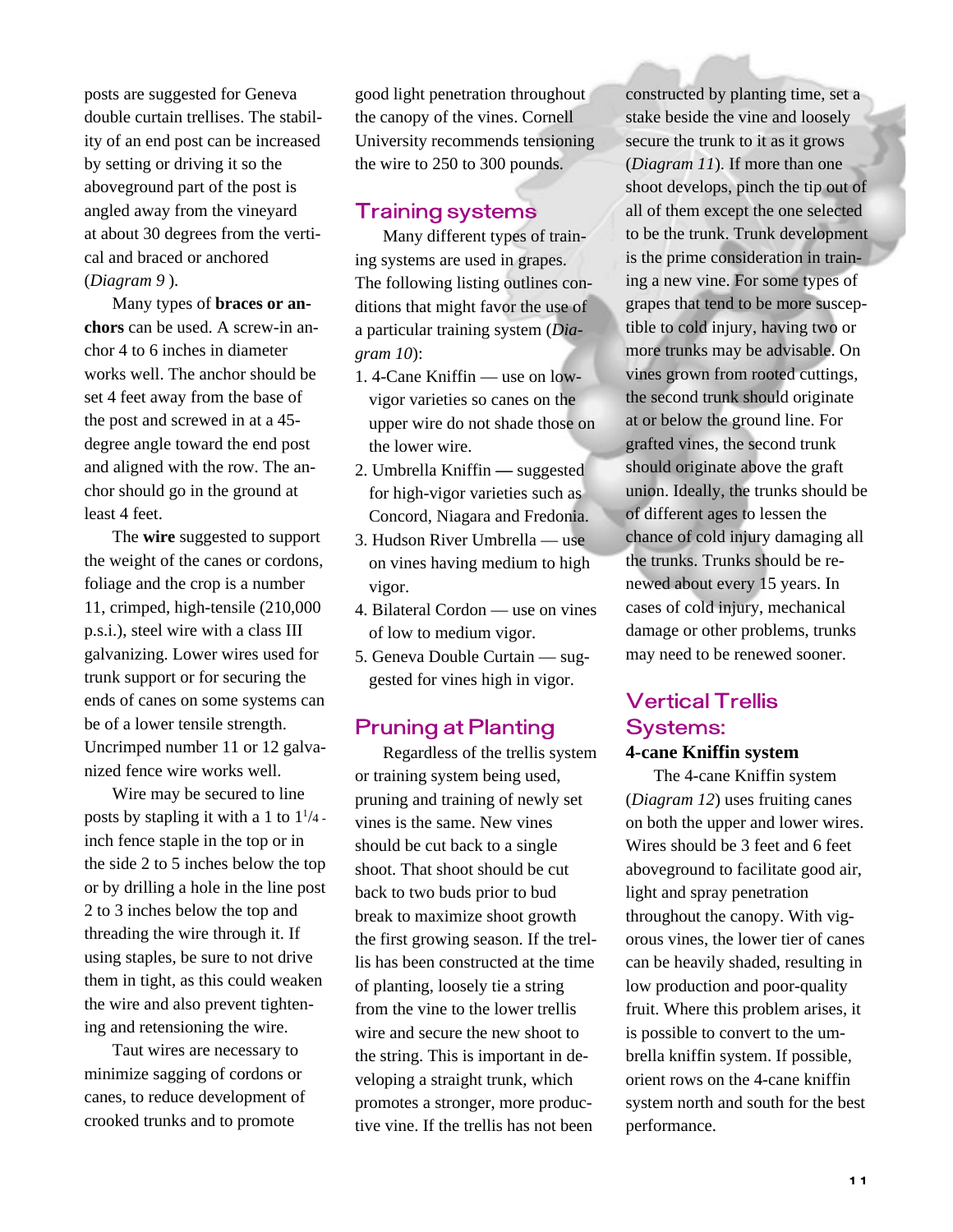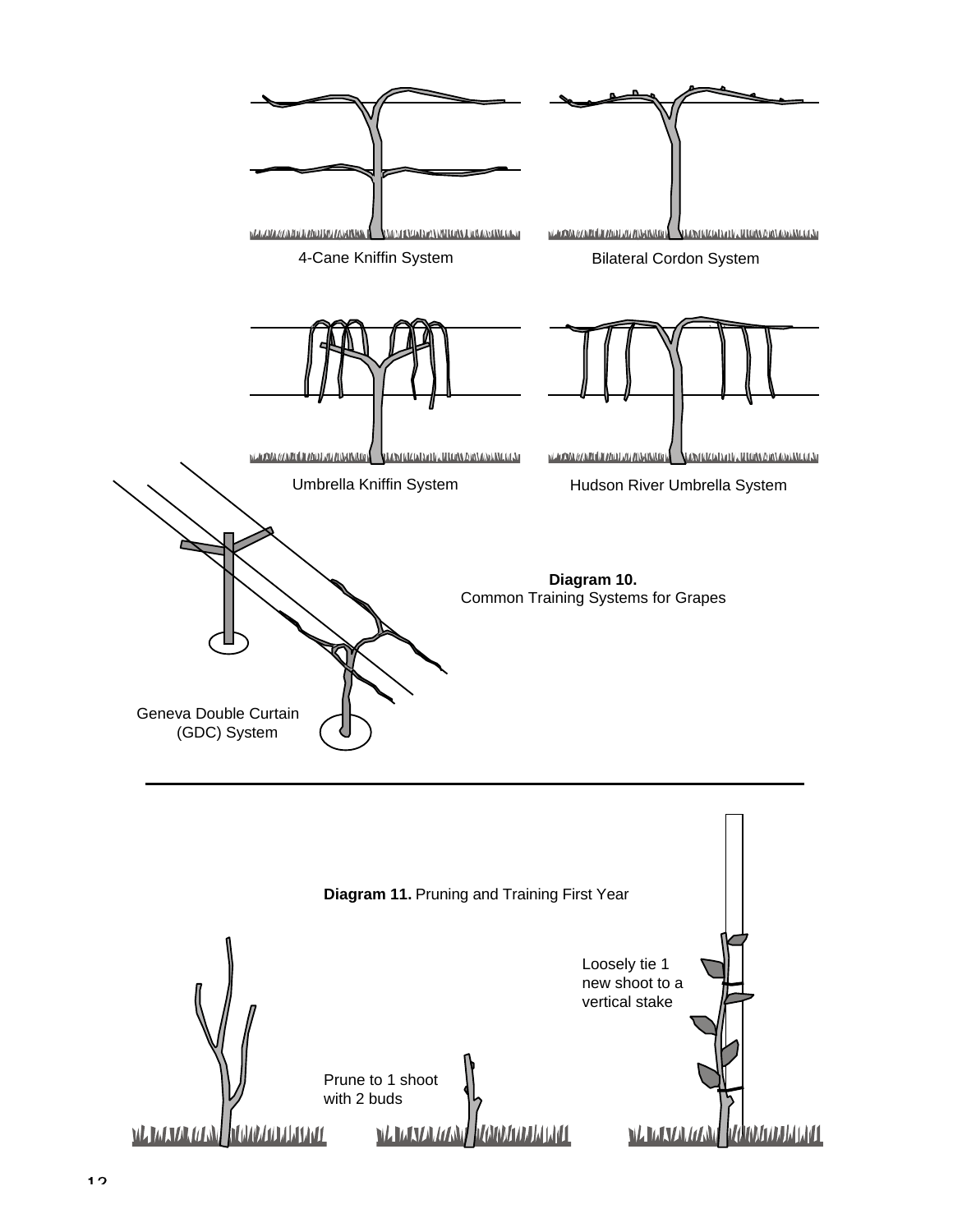



During the first dormant pruning (one year after planting), head the trunk about 4 inches above the upper trellis wire (*Diagram 13*). Lateral branching will result from the heading cut and canes that will fruit the following year can be selected. In some cases, sufficient trunk growth may occur to allow heading the trunk above the wire during the growing season. Eliminate all flower clusters, as the primary goal at this stage is to develop the vine and fruiting will reduce growth. During the next dormant pruning, canes can be trained to the upper and lower trellis wires on each side of the trunk.

Pruning mature vines (*Diagram 14*) involves the following steps:

- 1. Remove at the trunk all canes that bore fruit the previous year (old wood).
- 2. Select canes that grew the previous year (new wood) on each side of the trunk near both the upper and lower wires and train them to the wires. These canes will bear the next fruit crop.
- 3. Select four more canes from the previous year. Keep one on each side of the trunk for both the

upper and lower wires. Prune these canes back to two buds. They are called "renewal spurs." From them, shoots will grow. Some of these shoots will be selected using the above criteria for fruit production in two years.

4. Shorten the four canes retained for fruit production to eight buds each for weaker varieties and 10 to 12 buds each for strongergrowing varieties. This technique is an approximation of the balanced pruning concept suggested for commercial



 $1.3$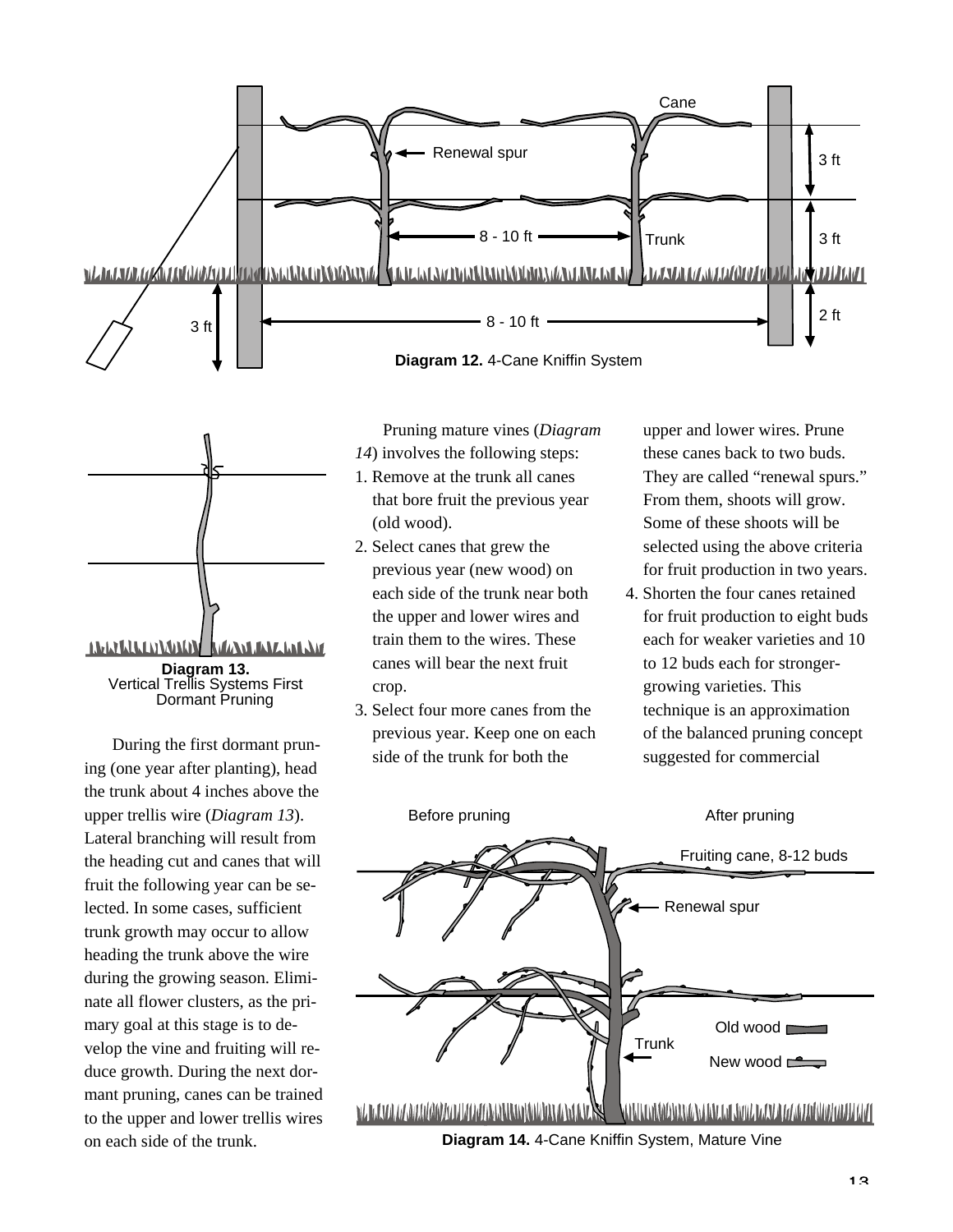vineyards. If desired, the balanced pruning concept, described later in this publication, may be used for more precisely determining the optimum bud number.

### **Umbrella Kniffin**

The umbrella Kniffin system (*Diagram 15*) is a modification of the 4-cane Kniffin system. It is a head-training system suggested for vigorous varieties where more of the fruiting area is exposed to sunlight than would be the case in the 4-cane Kniffin system.

At planting, vines are handled as previously discussed. The trunk should be headed about 6 to 12 inches below the top wire. Two to six canes having eight to 15 buds each arising from the head (or heads) of each vine are selected. Each cane is bent sharply over the top wire and is extended down to the lower wire, where it is tied. Approximately the same number of renewal spurs as canes are left. The renewal spurs should be left near the head of the vines. Arms at the head of a mature umbrella-Kniffin are usually kept at least 1 foot or more in length.

### **Hudson River Umbrella**

The Hudson River umbrella system (*Diagram 16*) is a modification of the Umbrella Kniffin system where the arms extend along the top wire halfway to the next vine. These arms, now called cordons, will live and bear fruiting spurs for several years. Spurs arise along cordons and





shoots that grow from buds on the spurs are directed vertically downward and tied to the lower wire. At pruning, head shoots (now called canes) back to three to four bud spurs. Remove some spurs directly at the cordon to stimulate development of new growth directly off the cordons.

### **Bilateral cordon**

Some types of grapes have a downward growth habit, while other types grow up. The cordon support wire on downward growing grapes should be positioned at 6 feet aboveground. The lower wire of the vertical trellis would serve as a trunk support wire and a catch wire for new shoot growth (*Diagram 6A*). With the upright growing grapes, the wire that will support the cordon should be about 3 feet aboveground. Wires above this level may be used as "catch wires" to support new shoot growth (*Diagram 6B*). Catch wires are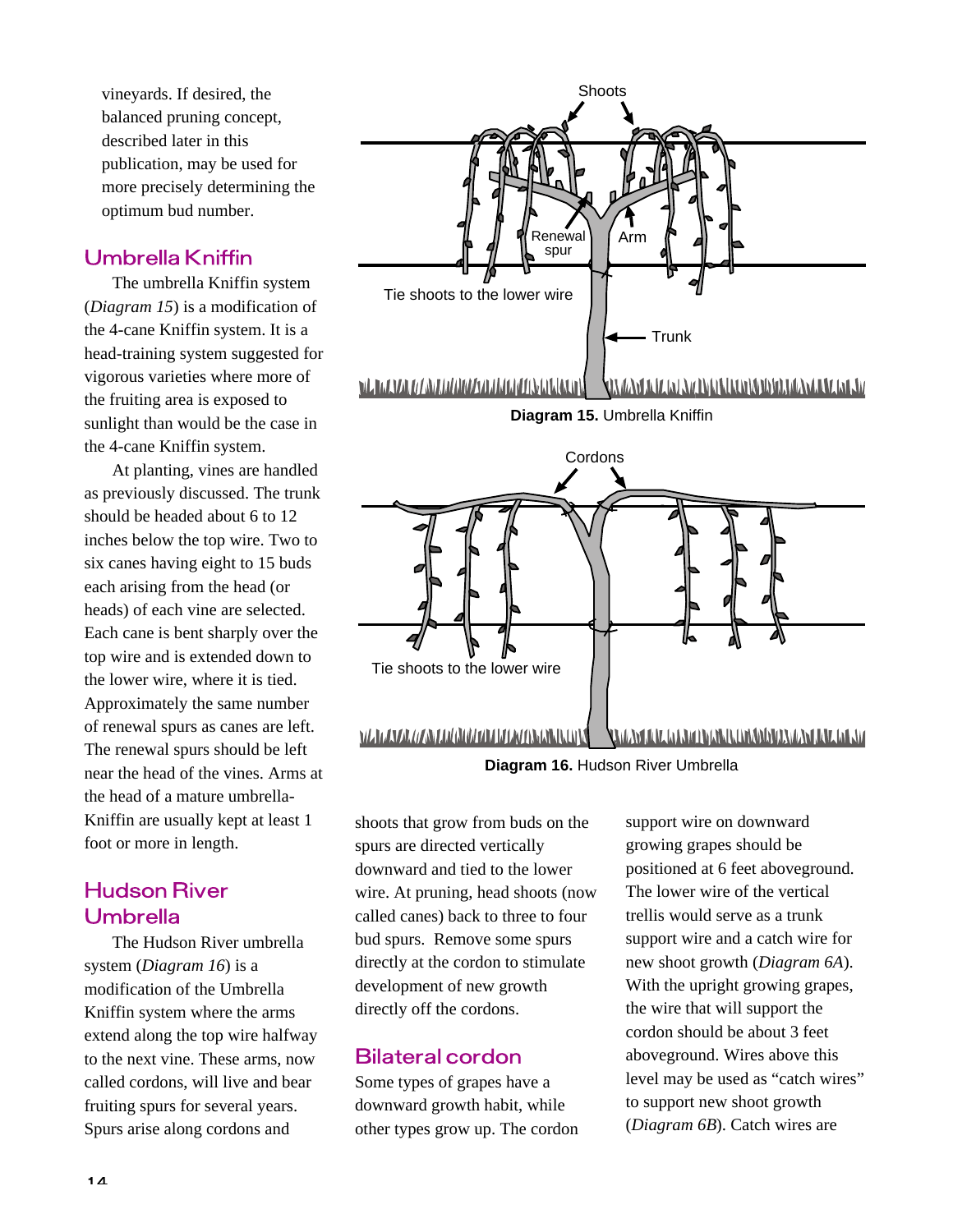used to position shoots. They aid in maintaining a narrow canopy to facilitate good light penetration throughout the canopy and to keep the drive areas between rows free of obstructions.

The developing trunk(s) should be headed to promote lateral branching about 4 to 6 inches below the trellis wire that will support the cordon (*Diagram 17*). A single shoot should be trained to this trellis wire in each direction from the trunk to within



Before pruning and a settlement of the Before pruning

n <u>Ji</u>

Space spures 6 to 8 inches apart

vines trained to this system (*Diagram 18*) involves elimination of old spurs and canes and selection of new shoots to be pruned back to spurs arising directly from the cordons. For upright-growing grapes, develop the spurs on the upper 180 degrees of the cordon (*Diagram 6B*). For downward-growing grapes, select

years.

spurs in the lower 180 degrees of the cordon (diagram 6A). Space spurs 6 to 8 inches apart on the cordons. Do not develop a spur at the bend of a cordon between the trunk and the wire, as it will tend to be overly vigorous and shade

adjacent spurs. Shoots to be used for spurs should be pruned back to two to four buds in length, depending on grape variety. In subsequent years, if new shoots grow directly off the cordons, develop some of them into spurs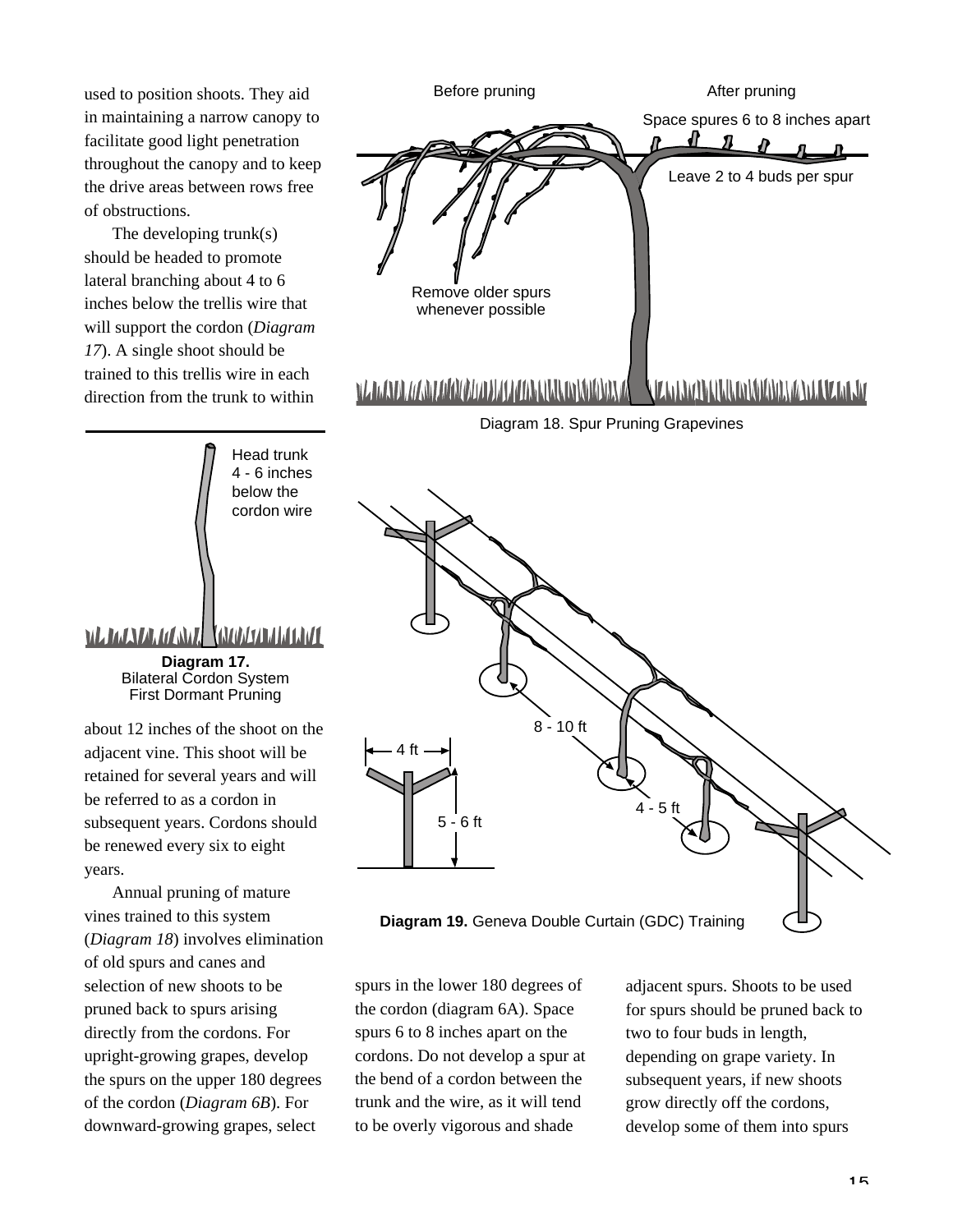and prune off adjacent older spurs at the cordon.

The number of spurs, the distance between spurs and the number of buds left on each spur at pruning depends on the type, the variety and the vigor of the grape.

### **Horizontal trellis** systems

**Geneva Double Curtain (GDC)**

When properly maintained, the Geneva Double Curtain system (*Diagram 19*) exposes more fruit and foliage to sunlight than many other systems. It covers a greater percentage of land area with foliage and fruit than other training systems. GDC offers a way to double the cordon length per vine, while maintaining good sunlight exposure throughout the canopy, a real benefit for vigorous varieties. Two trunks may be developed per vine, with each trunk being trained to opposite cordon wires, or a single trunk can be split below the low wire by heading the trunk 6 to 12 inches below the wire and then training shoots arising on the trunk to opposite wires. These wires should be 4 feet apart to allow for sunlight penetration between the canes or cordons trained on them throughout the growing season. When each trunk reaches the appropriate wire, it should be headed to encourage lateral shoot development. One shoot should be trained in each direction. For less vigorous varieties, train vines to alternate sides and develop only two cordons per vine.

Cane renewal (cane replacement) or spur pruning may

be done on the wires. Annual cane renewal pruning involves removing those that bore the previous year's crop, selecting canes arising on the trunk near the wire and training one of them in each direction on the wire for the next crop. These canes will need to be adjusted for bud number. Select two more canes arising near the point where the trunk intersects the wire and prune them back to two buds. These "renewal spurs" will be the source of new shoots, some of which will be selected for fruit production the following year. If vines are to be spur-pruned, cordons will be developed on the wires in the same manner as described for the bilateral cordon system. Select 10 to 12 equally spaced, downward-growing, short shoots and prune them back to spurs from which fruit and shoots will develop. As with the bilateral cordon system, spurs that bore fruit should be removed and new shoots arising directly from cordons should be selected for pruning back to spurs each year.

### **Pruning Bearing Vines:**

Regardless of the training system and trellis used, the steps used in pruning mature grapevines are similar:

- 1. With the exception of trunks and possibly cordons, remove all wood that is older than one year.
- 2. Select canes or spurs for next year's crop and for renewal spurs. Remove all others.
- 3. Adjust the length of remaining canes or spurs to the desired number of buds.

Once an area on a cane or spur has fruited, it will never fruit in that same region again. Instead, future yields will be borne on lateral shoots and extension growth. Therefore, regardless of the type of pruning conducted, an important goal is to remove old wood that has already fruited and to select canes or spurs arising directly off the trunk, renewal spurs or cordons for the next crop. The further clusters develop away from the main framework of the vine, the poorer the size and quality of the clusters will be and the thicker the canopy will be, thus limiting light, air and spray penetration throughout the canopy. New canes to be selected for fruiting have smooth bark that is often bronze-colored, with prominent buds. Older wood will have gray, shaggy bark and no buds (*Diagram 20*).

### **Balanced Pruning**

The objective of pruning is to obtain consistently large crops of high-quality fruit. Perhaps the key word in this statement is "consistently." How much pruning should be done varies with grape variety, soil type, fertilizer applications, water and several other factors. The balanced pruning concept was developed by researchers at Cornell University to aid in attaining this objective.

With balanced pruning, a grapevine is pruned back, leaving the maximum number of buds suggested for that variety depending on its growth the previous summer. The prunings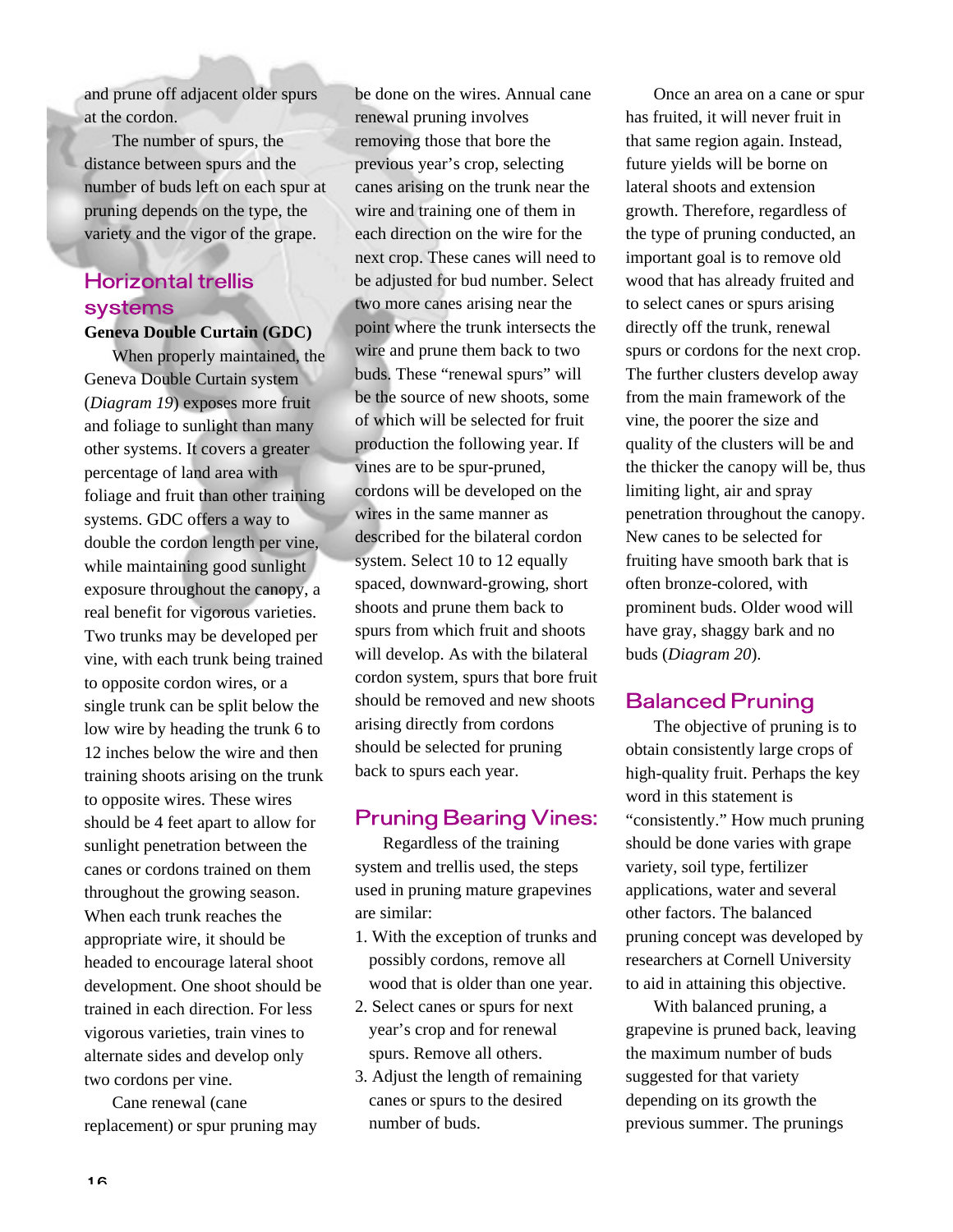



Gray, shaggy bark and no visible buds

**Diagram 20.** New Wood versus Old Wood on Grapevines

that grew the previous year are weighed and this figure is then used to refine the number of buds to be left. For example, according to Table 2, Concord should have a maximum of 60 buds on vines set 8 feet apart. For the first pound of cane prunings, 30 buds should be left. For each additional pound of prunings, 10 more buds should be left, up to a maximum of 60 buds. While weighing prunings sounds like a tedious undertaking, it won't

| Table 2<br>Number of buds to retain for fruiting                                          |                                       |                                           |                                                     |  |  |
|-------------------------------------------------------------------------------------------|---------------------------------------|-------------------------------------------|-----------------------------------------------------|--|--|
| <b>Grape variety</b>                                                                      | First pound of<br>cane prunings       | Each additional pound<br>of cane prunings | Maximum number of buds<br>per vine at 8 ft. spacing |  |  |
| American Bunch-                                                                           |                                       |                                           |                                                     |  |  |
| Concord                                                                                   | 30 plus                               | 10                                        | 60                                                  |  |  |
| Fredonia                                                                                  | 40 plus                               | 10                                        | 70                                                  |  |  |
| Niagara<br>Delaware<br>Catawba                                                            | 25 plus<br>$\mathbf{a}$<br>$\epsilon$ | 10<br>,,<br>,,                            | 60<br>$\mathbf{a}$<br>$\pmb{\epsilon}$              |  |  |
| French-American hybrids -<br>Small-clustered varieties<br>such as Foch and<br>Leon Millot | 20 plus                               | 10                                        | 50                                                  |  |  |
| Medium-clustered varieties<br>such as Aurore, Cascade<br>and Chelois                      | 10 plus                               | 10                                        | 40                                                  |  |  |
| Large-clustered varieties<br>such as Seyval, DeChaunac<br>and Chancellor                  | 20 plus                               | 10                                        | 45                                                  |  |  |
| Vinifera varieties<br>(prune after growth<br>has begun)                                   | 20 plus                               | 20                                        | 60                                                  |  |  |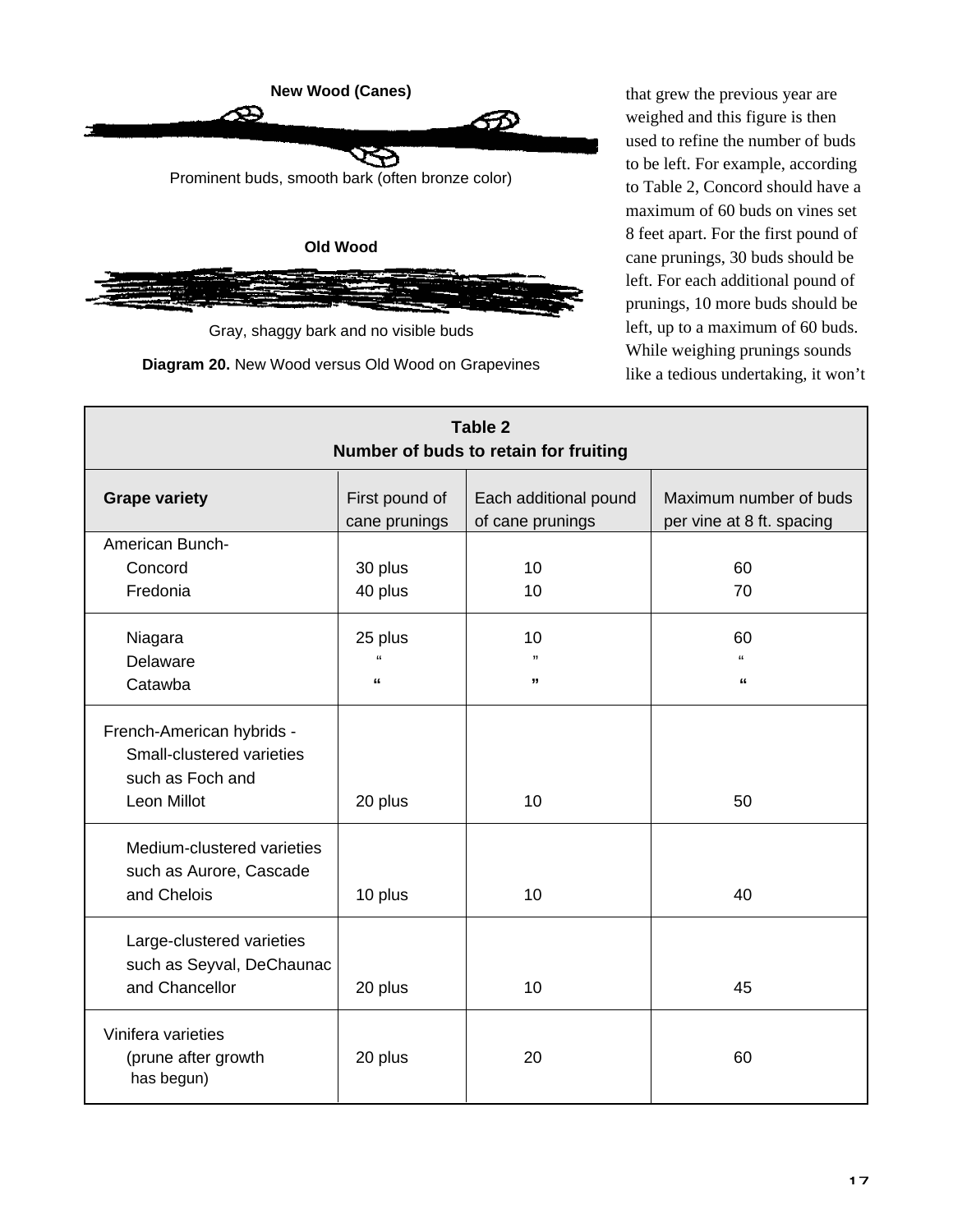take long before you can estimate pruning weights and forego weighing on a regular basis. Be sure to weigh only the prunings from the previous year's growth.

Overcropping, which may also be regarded as underpruning, results in small clusters and small berries. High levels of shade will result in poorer-quality fruit and increased pest pressures due to poor light, air and spray penetration. Vines weakened by the excessive crop become more susceptible to cold injury and may not initiate enough fruit buds for the next year's crop.

Overpruning (undercropping) leaves too few buds to give a good crop. Bull canes (very vigorous canes) are more susceptible to cold injury than canes growing at more modest rates. The high vigor causes heavy shading, with an inevitable decrease in fruit quality and increase in pest pressure. Also, since the distance between buds increases with increasing cane vigor, it may be impossible to retain the desired number of buds while keeping canes within their allotted space.

Weak vines should not be allowed to carry a heavy crop, as fruiting can be an exhaustive process. It is advisable to retain at least 15 to 18 nodes on a weak vine and then remove all clusters as soon as they begin to develop, as opposed to pruning vines back to just a few nodes.

### **Time to prune**

Pruning in fall may interfere with the vine's ability to harden off properly, thus increasing the potential for winter injury. The optimum time to prune grapevines is in late winter to early spring. When done at this time, vines will "bleed." Bleeding is not detrimental to vines. Pruning in late winter to early spring enables you to assess the extent of cold injury and prune it out.

**Delayed pruning** involves pruning after growth has started. Bud break begins on the ends of canes first and progresses toward the trunk. With both cane replacement and spur pruning, a portion of the cane will need to be removed to adjust bud number. By waiting to prune until 4 to 5 inches of new growth are present on the ends of canes, bud break in the area where fruiting is desired can be delayed by 10 to 14 days. This may be of merit in avoiding injury due to a late frost.

**Double pruning** may be used when time constraints in spring won't allow delayed pruning. It involves pruning out excess canes prior to bud break. Those to be retained for fruiting are either left alone or not pruned as far back as the ideal bud count would require. Then, after the remaining canes have attained 4 to 5 inches of new terminal growth, they should be pruned to the correct length. Bud break in the desired area will be delayed as a result.

If pruning is done before bud break, it is important to know how fruitful the variety is on secondary buds to determine how close to the desired bud number to prune. Frosts or freezes may destroy a portion of the primary buds, leaving varieties that are not highly fruitful on secondary buds with the potential for a light crop. With varieties like Seyval, which tend to be quite fruitful on secondary buds, it is possible to prune to the final desired bud number. For varieties that are not highly fruitful on secondary buds, it may be advisable to leave 50 percent more buds than needed, in case cold injury reduces the number of surviving buds after pruning. If this is done and no bud kill occurs following pruning, vines should either be pruned again or cluster thinning must be used to adjust fruit load to the proper level.

Grapes have compound buds made up of primary, secondary and tertiary buds. The primary bud will break first and will have the greatest yield potential. It is also the bud most likely to be killed by spring frosts. If this should occur, the secondary bud will break and give rise to new shoots and blooms. Many grape varieties will produce a substantial crop from secondary buds. Most American varieties are not highly fruitful on secondary buds; however, several, but not all, French-American hybrid varieties are. Cayuga White is an example of a hybrid variety that is not highly fruitful on secondary buds. If the secondary buds are also killed, the tertiary buds may break and give rise to new vegetative growth. No grape varieties are fruitful on tertiary buds (*Diagram 21*)**.**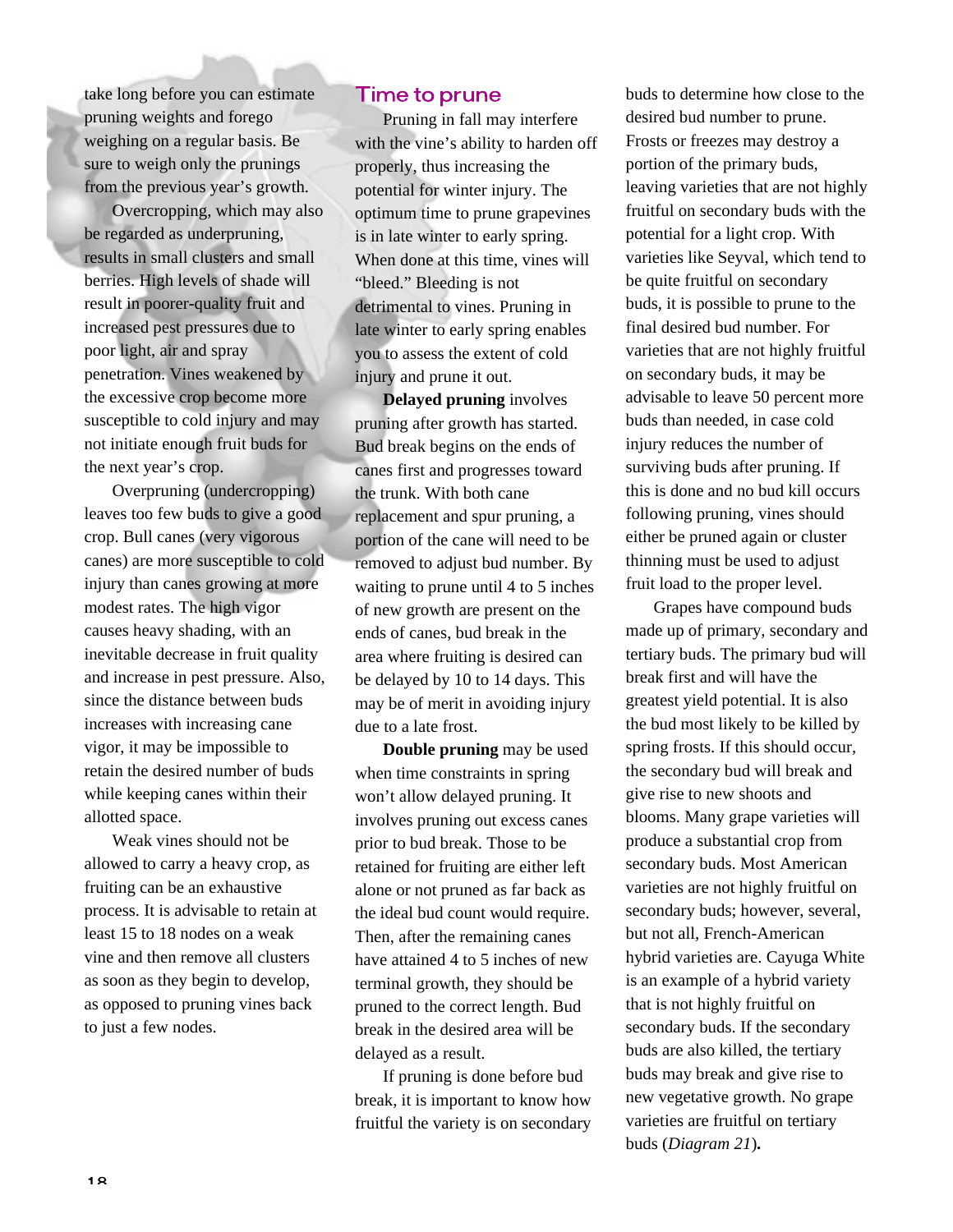

**Diagram 21.** Cross section of compound bud of Concord grape **1.** Primary bud **2.** Secondary bud **3.** Tertiary bud **4.** Lateral shoot **5.** Leaf scar

### **Trunk Renewal**

Damage to trunks by freezing, equipment contact, insects, diseases, etc. may lessen vine productivity over time. Trunk renewal will offset this problem. It is advisable to renew trunks on vines at least every 12 to 15 years, and perhaps more frequently where problems have occurred.

If a sucker arises at the base of a vine, do not prune it off. Instead, secure it to the trellis wires to keep it growing straight. Use the same training method as was employed in new plantings. Once the trunk has reached an acceptable height, cut off the old trunk during the dormant pruning and develop new canes from the replacement trunk (*Diagram 22*).

For vines with multiple trunks, stagger the time that trunks are renewed to reduce fluctuations in cropping. Also, since different age trunks may differ in their susceptibility to cold injury, the effect of this problem may be less devastating.

### Pruning **Neglected Vines**

In some instances, vines that have been neglected for a period of years can be restored to a productive condition. However, if the period of neglect has been too long or if the vine has a lot of dead, diseased or insect-infested

wood, it may be better to destroy the old vine and plant a new, healthy vine. If the variety is unknown or no longer available, it may be possible to propagate new vines by taking cuttings or layering the old vine. Information of this procedure is given in the section on "Propagation."

Several characteristics are common with neglected vines. Fruit-bearing wood develops further away from the trunk. Neglected vines may have a fair amount of dead wood. They will frequently have more than one trunk. Several steps should be taken when pruning such a vine.

First, remove any large, dead canes or cordons. This will make it easier to identify those that may be retained.

Second, inspect the trunks. If possible, cut off one or more of the trunks at ground level and remove them from the trellis. This will



Retain older trunks, allow new cane to develop into a third trunk.

Remove the damaged trunk, replacing it with the new one. Prune to one cane on the new trunk. Spur prune the following year.

**Diagram 22.** Trunk Renewal

 $1<sub>Q</sub>$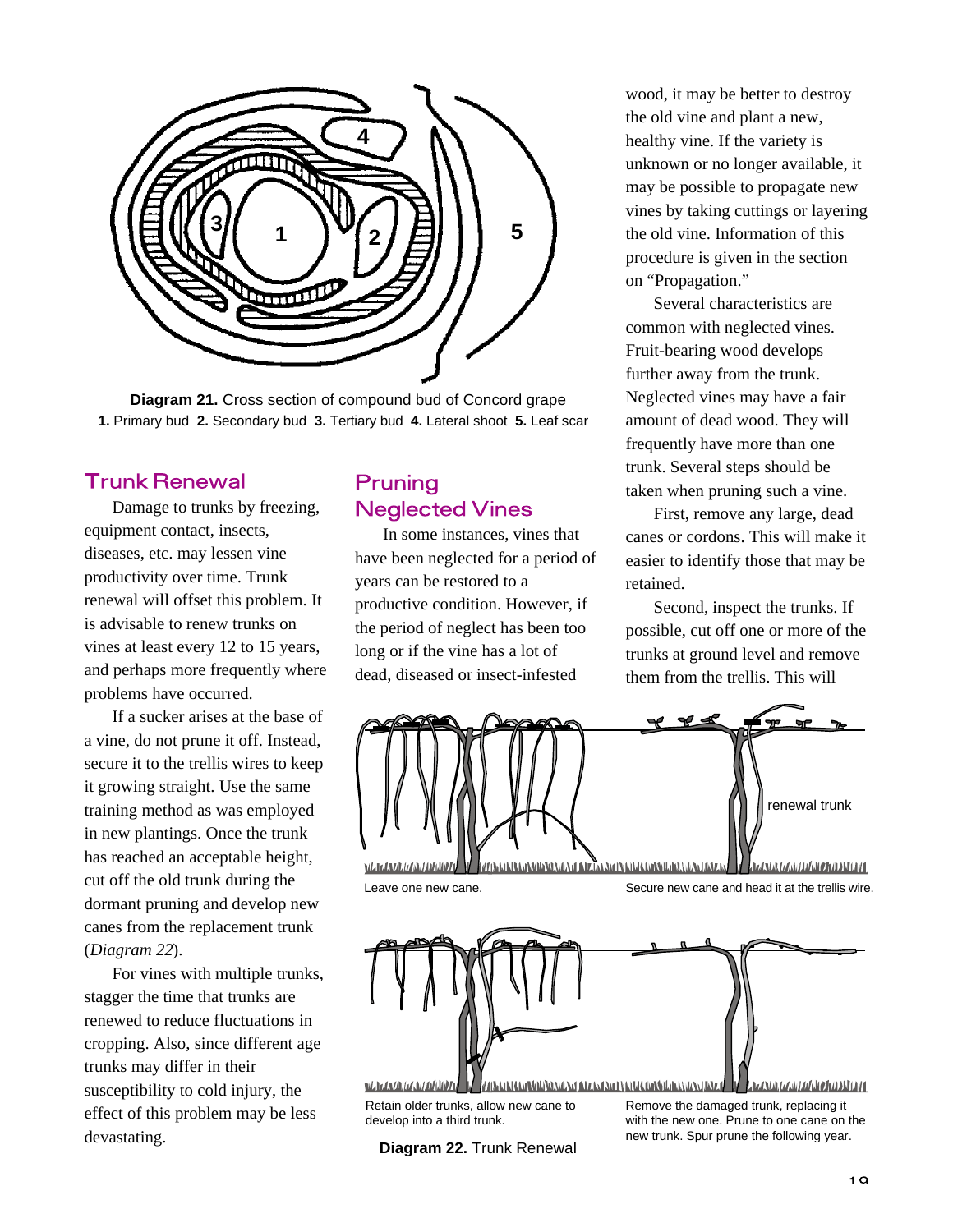make decisions concerning the rest of the vine easier. Also, cutting a live trunk off at ground level may increase chances of getting a sucker to grow from below ground level. This sucker may be developed into a replacement trunk.

If healthy canes exist close to the trunk, cut off the cordons on the trellis wires and train the canes to the wires. Prune them back to the desired length. If no new healthy canes exist, select the best cordon on each side of the trunk for each trellis wire. Remove all other cordons. Spur-prune the cordons that are being retained. Develop canes closest to the trunk to replace cordons during the next dormant pruning.

Several years may be needed to renovate a vine that has been neglected. The overall objectives should be to eliminate dead, diseased or insect-infested wood, to gradually renew trunks and cordons and to develop the fruiting wood close to the trunk.

Once the vine has been renovated, annual pruning is essential to keep it productive.

### **Disposal of Prunings:**

Prunings can either be chopped on the vineyard floor or removed form the planting. A flail mower can chop prunings into very small pieces and place them in contact with the soil, where they present very few problems with the carryover of insects or diseases. Rotary mowers do not chop prunings fine enough to reduce the reinfection or reinfestation

potential from diseased or insectinfested wood. If prunings are removed, do not stockpile them near the vineyard, as they will serve as a source of pest problems that will spread back into the vineyard. Burning prunings is probably the best way to deal with them, since it will eliminate insect and disease carryover problems.

### **Fertilizing and Liming**

Grapevines will grow and fruit satisfactorily over a pH range of 5.5 to 7.0. Since the vines will be in place for many years and since it is difficult to modify the pH of the subsoil after planting, soil testing prior to planting is highly recommended. In a preplant situation, take a sample in the upper 8 inches of soil and a second sample at the 8- to 16-inch depth. If lime or nutrients are needed in the subsoil area, incorporate them at the recommended rates prior to planting.

For established vineyards, nitrogen may be the only element needing application on an annual basis, especially if attention was paid to the preplant soil test recommendations. Apply ammonium nitrate at the rate of 0.3 lb. or the equivalent in nitrogen from another source per vine in an area extending from 4 to 6 feet out from the trunk. If another fertilizer is to be used, be sure to make the necessary rate adjustment based upon the actual nitrogen content of the fertilizer. The amount of nitrogen may be adjusted depending on plant performance and cropping history in preceding

years. Low rates of fertilization may result in inadequate growth to support the plant and the developing crop. High rates will promote excessive growth and too much shade in the fruiting zone of the vine. The result will be poorquality fruit and high disease pressure. Nitrogen application should be made in late winter to early spring prior to the resumption of growth.

Magnesium deficiency may occur in some vineyards. It appears as an interveinal chlorosis (yellowing of the leaf tissue between the leaf veins) beginning first on the basal leaves and progressing upward toward the younger leaves. The appearance of magnesium deficiency close to harvest is not a cause for alarm. However, if the problem shows up earlier in the growing season, steps should be taken to correct the problem. If the soil pH is below 5.5, an application of dolomitic limestone may correct the problem. Where the soil pH is above 5.5, consider spraying magnesium sulfate (epsom salts) at the rate of 16 lb. per 100 gallons of water using 200 gallons of spray per acre in each of two post-bloom sprays.

Information and supplies regarding soil testing are available at your county Extension office. Assistance in interpreting results of the soil test, if needed, may be obtained there as well.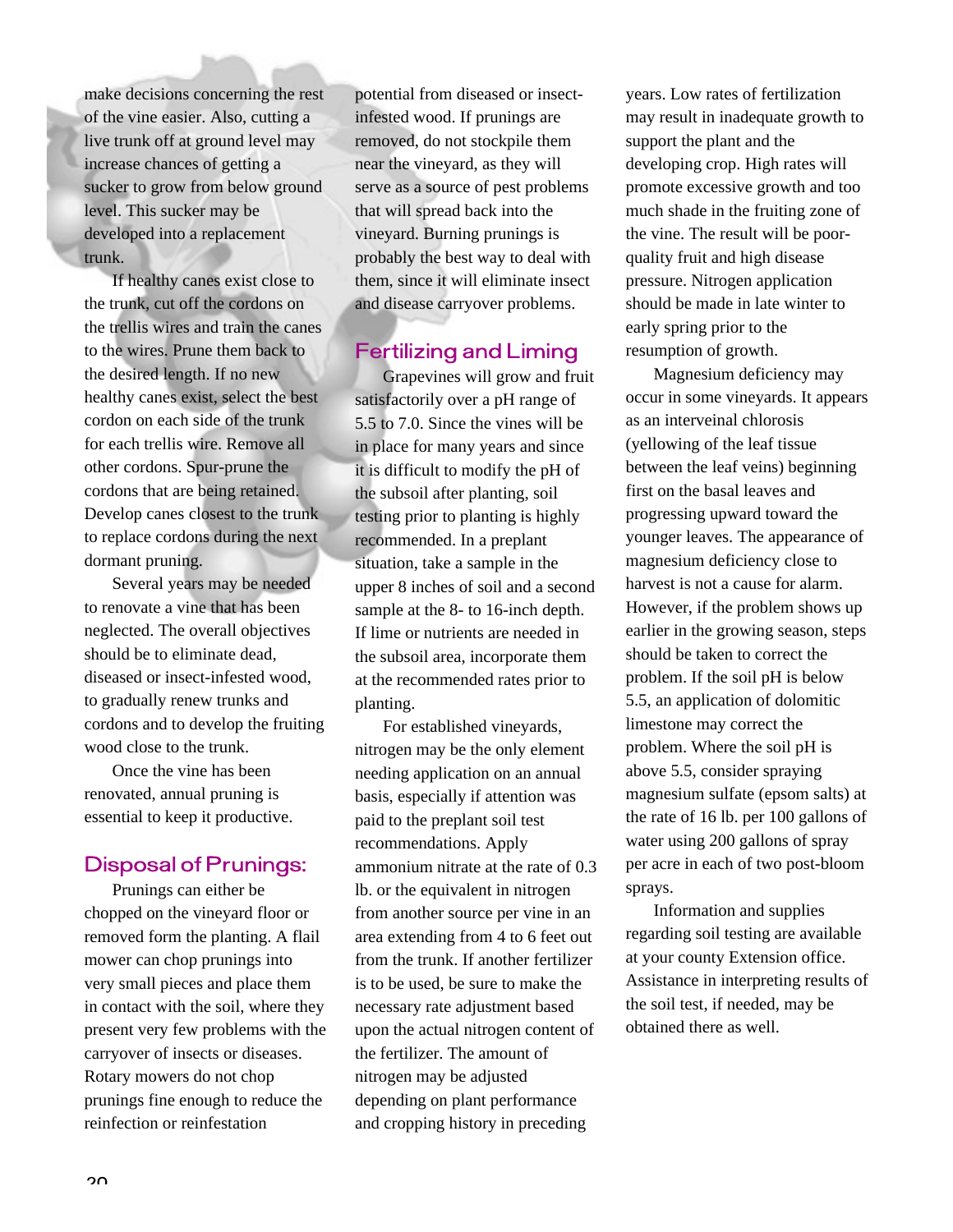### **Vineyard Floor** Management: **More Than Just Controlling Weeds**

Weed control is an essential step in optimizing quality grape production and ensuring the longterm health of both the commercial and home vineyard. Grass weeds (like crabgrass and bermudagrass) and broadleaf weeds (like dandelion) compete heavily with the vines for growth requirements (such as water and nutrients). Controlling weeds under the vines directs the resources to the vines as well as facilitating good air drainage and eliminating sites for pest problems to develop. Weed control in the vineyard is best achieved by adopting a vineyard floor management program, including a continuous strip devoid of vegetation under the vines plus a mowed sod strip between the rows and around the perimeter of the vineyard (*Diagram 23*.)

Each aspect of this management system provides certain benefits that optimizes the long-term health of the vineyard. Under the vines, maintaining the area devoid of vegetation provides the following benefits:

- 1. Elimination of competition from weeds for moisture and nutrients, thereby achieving greater growth rates, especially in new vines**.**
- 2. Minimize vole damage by preventing the buildup of a mulch layer under the vines. Grape vines can be damaged or killed by voles feeding on the roots and stem. Meadow voles, found in the northeastern part of

Tennessee, and prairie voles, found from the Cumberland Plateau west, live and feed on the top of the ground in the mulch layer. Thus, maintaining the vegetation-free strip eliminates protective cover, discouraging voles from inhabiting the area. Pine voles, which are found throughout the state, work underground, and therefore are not as easily discouraged. Firm, bare soil under vines will lessen their activity.

3. Minimize frost events. Firm, moist, bare soil absorbs more heat during the day than any other ground management system. Heat is reradiated from the soil at night over a longer time than with other floor management systems, thus

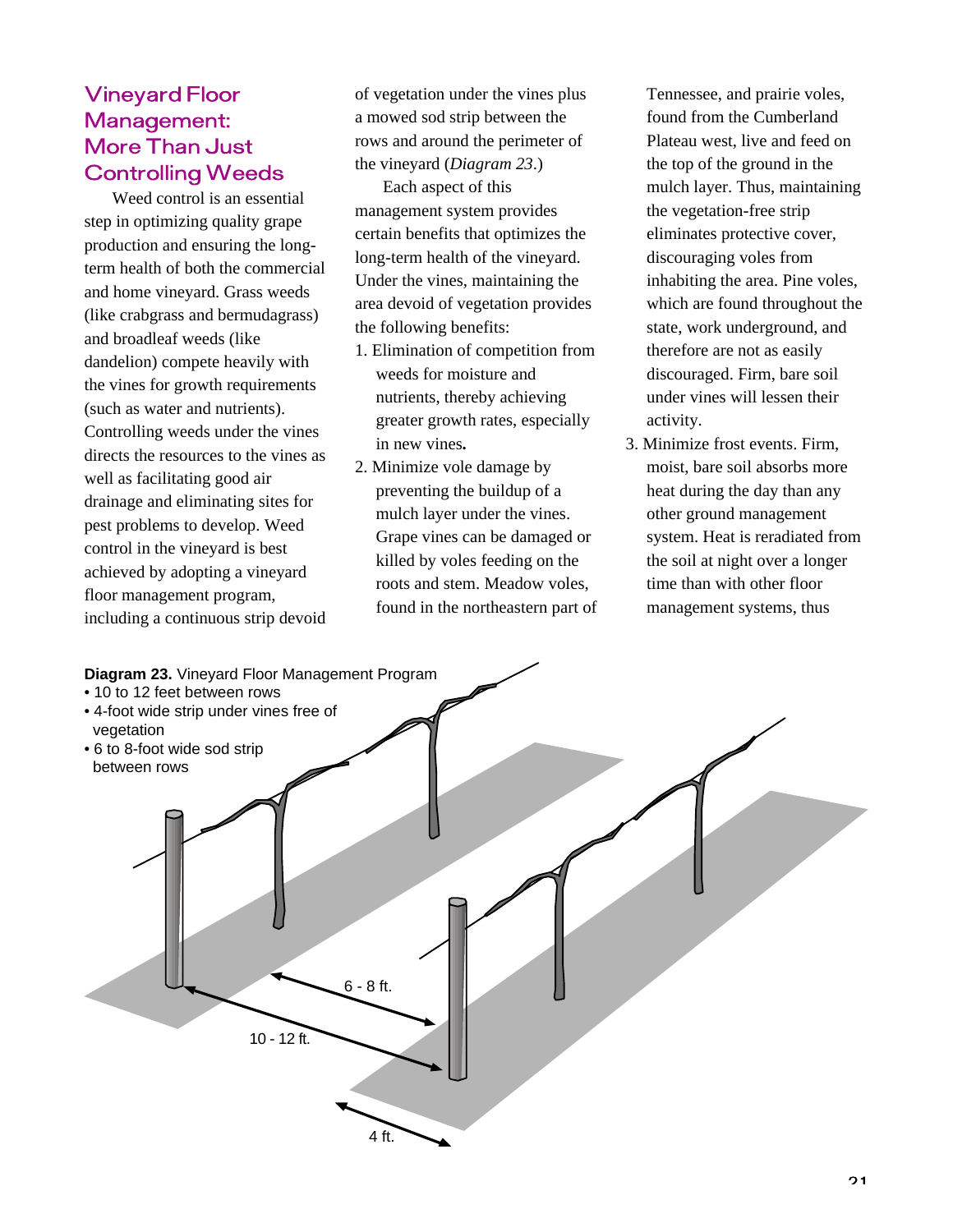providing some additional protection from frost events. In addition, the absence of vegetation allows for improved cold air drainage, providing additional frost protection.

4. Minimize insect and diseases by lessening alternate host sites. Certain weeds provide an alternate host site for pests of grapes so their absence could result in a lessening of pressure from certain pests in the vineyard. The potential for problems with grape root borer can also be lessened by removing many of the egglaying sites that weeds under vines provide. In addition, the presence of weeds decreases air movement, creating humidity pockets favorable for the development of certain diseases.

On sloping land, rows should be planted across slopes rather than up and down slopes. Maintaining a sod strip between rows provides the following benefits:

- 1. Serves as a diffusion and deceleration strip for runoff water, thereby minimizing soil erosion.
- 2. Supports equipment movement, especially in wet conditions.
- 3. Minimizes frost potential when closely mowed, as drainage of cold air is less restricted.
- 4. Minimizes vole habitat when closely mowed.

Between rows, a grass sod is probably the most desirable type of ground cover, since certain broadleaf ground covers and/or

weeds may serve as an alternate host to pests. Thus, grass sod is preferred. Ideally, the grass sod should be non-competitive, requiring minimal mowing. The fine fescues (red and hard fescue) are the least competitive, requiring less mowing compared to tall fescue. They also go dormant during the heat of the summer. However, seed for these grasses is more expensive than tall fescue and slow to establish (fall is the optimum establishment time), thereby leaving vineyard floors susceptible to erosion during establishment. Tall fescue is the dominant grass cover in most Tennessee vineyards.

Tall fescue seed is relatively inexpensive, readily available and quick to establish (if it is not already established in the site). Tall fescue supports equipment traffic well. However, tall fescue is competitive for water and nutrients and requires more frequent mowing during the growing season. If not controlled, it will provide favorable habitat for voles.

This vineyard floor management program can be achieved by following a few easy steps. Keep the sod mowed short between rows and around the perimeter of the vineyard. Within the row, maintain a 4-foot wide strip (2 feet each side of the vine) under the trellis free of vegetation. Weeds (broadleaves and grasses) can be controlled by mechanical means or with herbicides. Shallow cultivation under the vines can be used for control of annual weeds. In cherty soils, grape hoes or

rotovators may cause damage to the vines. Cultivating clay soils when they are too wet may result in formation of a shallow, compacted layer (or plow pan) that will limit root growth and restrict water movement to the roots. In addition, cultivation is also timeconsuming and expensive. Herbicides provide the easiest, least expensive and most effective method of controlling annual and perennial weeds. Herbicides are safe when used properly, including being applied at the right amounts and the right times. Always read and follow the use directions for the herbicide product on the product label. Choice of herbicide and application timing may be dependent on the size of the vineyard being maintained.

Many herbicide selections are available for commercial vineyards. The best option may be a combination of herbicides. No one herbicide, applied one time at the recommended rates, will give yearlong control. Thus, for season-long control, the best approach is two applications per year, using a combination of a non-selective herbicide (to control existing weeds) plus preemergence or residual herbicides (to slow the reemergence of weeds). The ideal program includes an application in early winter (November - December) followed by a second application of a different herbicide combination (to limit development of herbicide-resistant weeds) applied in early summer prior to extensive vine growth that may interfere with with uniform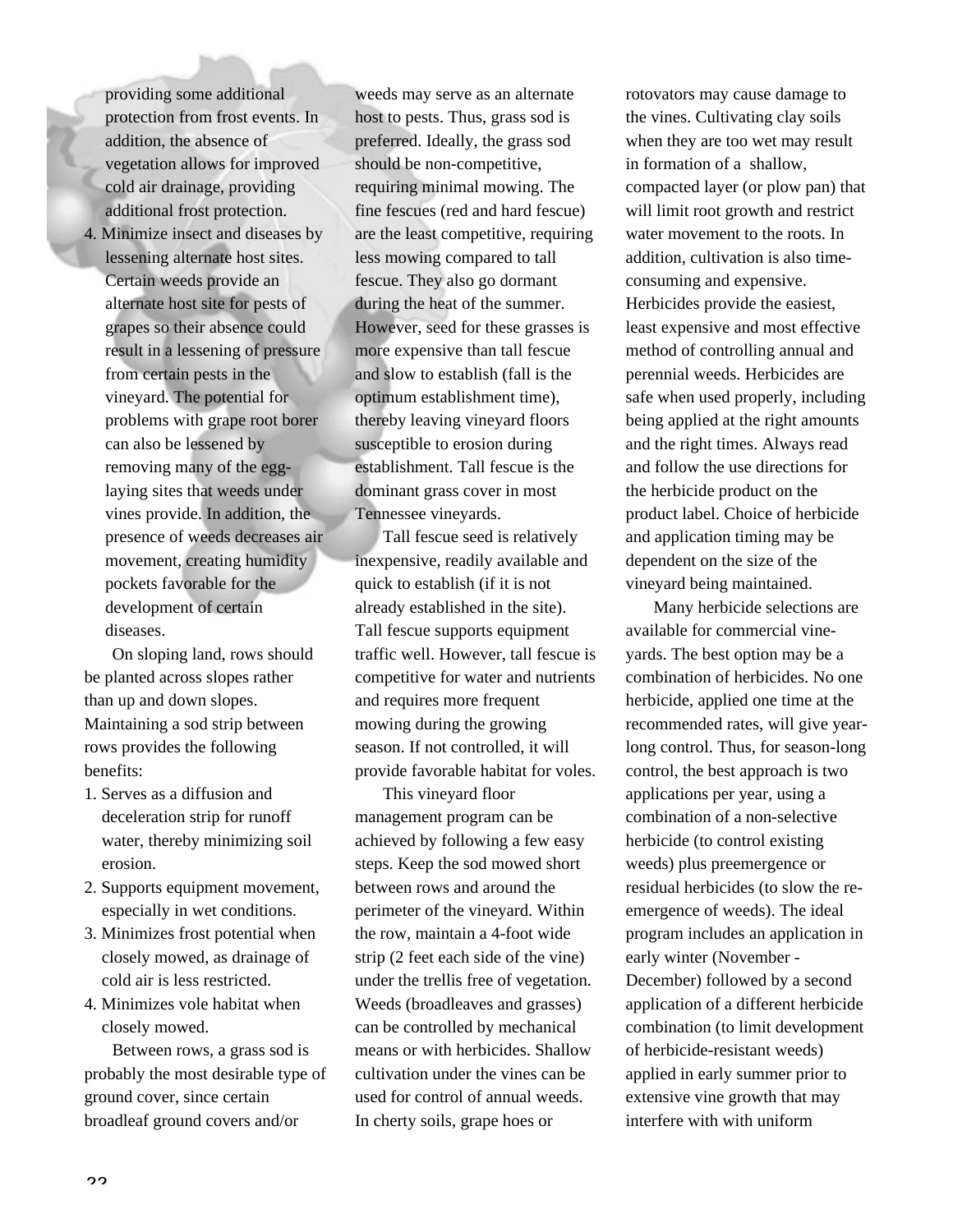application. For specific herbicide options, contact your county Agricultural Extension office or consult University of Tennessee Agricultural Extension Service publication PB1197, *"Commercial Small Fruit Spray Schedules"*.

This publication is revised annually as herbicide products and directions for use change often.

In summary, vineyard floor management is more than just weed control. It is a vital part of an integrated vineyard management program that aids in optimizing the production of quality grapes and ensuring the long-term health of either the home or commercial vineyard.

### **Pest Control**

Grapevines are vulnerable to attack from many pests. For most types of grapes, a spray program is necessary to produce fruit of acceptable quality and to maintain vine health. Two University of Tennessee Agricultural Extension Service publications, PB1622, **"***Disease and Insect Control in Home Fruit Plantings***,"** and PB1197, **"***Commercial Small Fruit Spray Schedules***,"** offer timely information concerning pest control in grapes and other fruit crops. These publications are available without charge at your county Extension office. When using pesticides, exercise caution and always follow label directions.

Many cultural practices will influence pest problems in vineyards. If possible, select a site that is more elevated than the immediate surroundings. This will lessen the potential for frost injury and disease development. Factors favoring good air movement throughout the vineyard and sunlight penetration throughout the canopy of the vines, such as high trellises and good pruning practices, are invaluable for reducing pest pressures and increasing fruit quality. Proper fertilization practices to avoid weak vines or excessive growth rates will aid in avoiding pest problems. Vineyard sanitation, including raking leaves, elimination of mummified fruit and removal of prunings will lessen pest pressures the following growing season.

Birds have become a major pest problem in many home and commercial vineyards. Results using aluminum pie pans suspended in the vineyard and plastic snakes on the vines, as well as several other practices, have been erratic. Netting the vines is the only sure way to keep birds away. Nets should be put on before bird pressure gets heavy. The net should completely enclose the vines and either be tied under the vines or anchored to the ground to prevent birds from getting under it. If possible, suspend the netting above the vines, possibly by extending another wire horizontally above the vines. This will keep the vines from growing through the netting. With care, netting can last for several years.

Yellow jackets, bees and wasps do not reduce yields very much. However, they do cause problems during harvest.

Insecticides that may be effective against them have a relatively long waiting period following application. Therefore, they cannot be used shortly before harvest. Removal of damaged fruit from the vineyard before these pests become a problem helps to reduce the intensity of the problem. Harvested fruit should not be left setting in the vineyard, as bees and wasps will be attracted to it. Elimination of nests prior to fruit ripening may reduce activity in the vineyard. However, location and destruction of the nests may be very difficult.

### **Estimating Yields in Vineyards**

Having a fairly accurate estimate of yield prior to harvest enables growers to make marketing arrangements for their crop. It helps winery managers to know whether they will have a sufficient supply of fruit from their regular growers or if they will need to investigate other sources of grapes for the upcoming crush. Early crop estimates can be used by growers to determine if vines are being overcropped or undercropped. If estimates are developed early, cluster thinning may be used to lessen the stress of overcropping.

Yields will vary from year to year due to environmental factors and cultural practices. Therefore, crop estimates should be developed annually. The accuracy of the estimates will be determined by the numbers used in making the necessary calculations. Since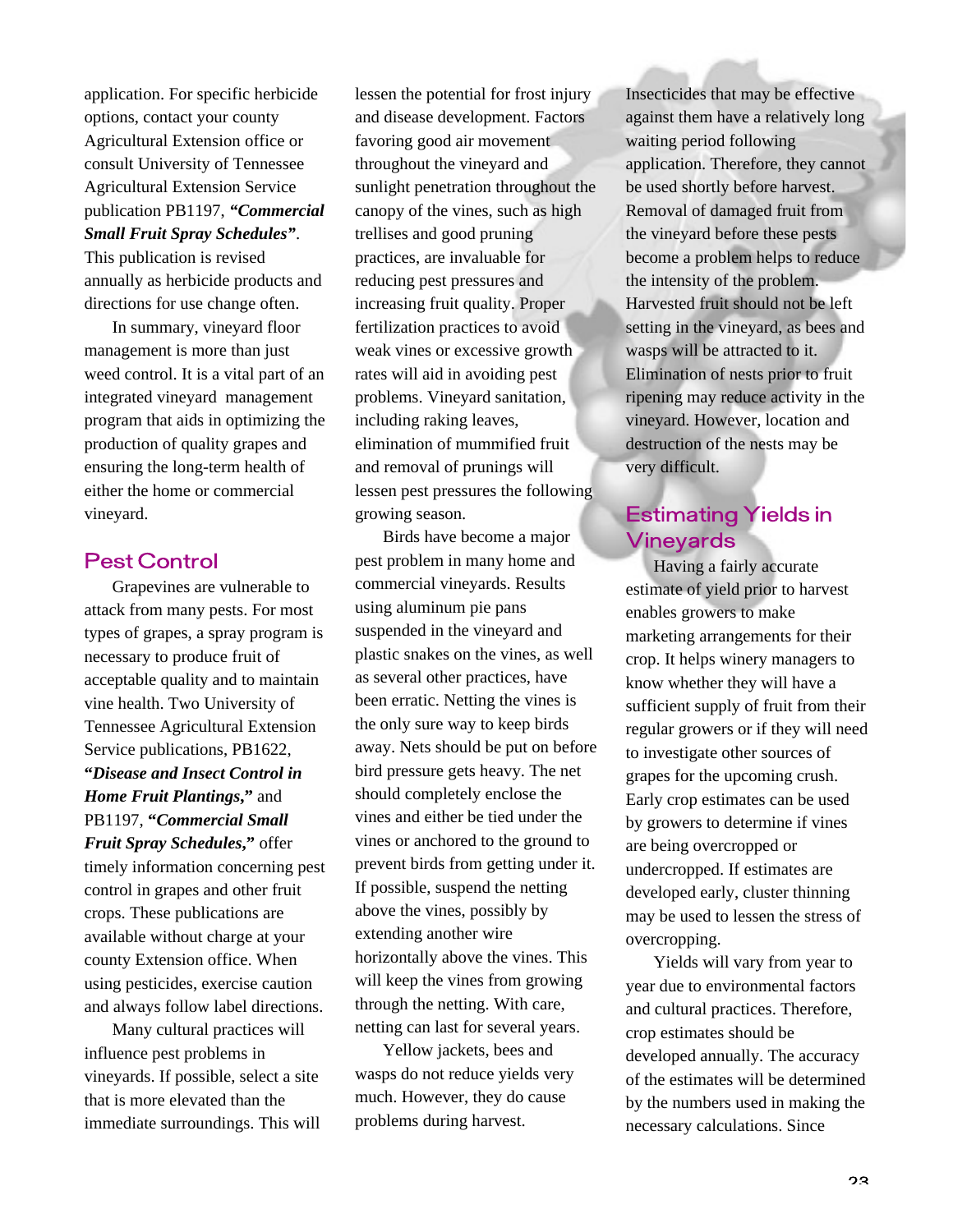weather conditions, pest pressures and other factors will influence the development of the crop following the time that estimates are made, expect some differences between the estimates and the actual yield. Using accurate, precise information wherever possible in developing the estimates will increase the reliability of the crop estimates.

Developing accurate crop estimates involves a thorough knowledge of the vineyard and growing conditions plus an accumulation of information from previous years. Crop estimates are based on good records of average cluster weights at harvest, an accurate count of the current living vines in an acre or block, and an

accurate determination of the average number of clusters per vine at the time the estimate is being made.

Factors influencing cluster weight include:

- flowers per cluster
- berries per flower (percent fruit set)
- seeds per berry

cluster weights.

• weight of fruit per seed Variations in cluster weight are influenced by the percent of flowers that set. Cloudy, rainy weather during or immediately following bloom, poor vine nutrition and foliar damage from

pests all will result in reduced

The number of clusters on a given area will vary from year to year depending on:

- number of vines (vine loss over time)
- number of nodes per vine (dormant pruning severity)
- number of shoots per node (varies with variety, vine vigor and the amount of shoot thinning used
- clusters per shoot (affected by variety, degree of bud injury, growing conditions for the vine during the previous growing season. Shoots growing in heavy shade are more likely to have nodes with less fruitful shoots the following year.

### **Use the formula below to estimate yield:**

**Estimated Yield (pounds)/vine = (# of clusters/vine) x (average cluster weight)**

To get the yield estimate for several vines, simply multiply the estimated yield per vine by the number of vines.

Commercial growers will want to modify the formula as shown below to get an estimate of tons per acre: **Estimated Yield (tons/acre) = (# bearing vines/acre) x (clusters/vine) x (average cluster weight in pounds) divided by 2000.**

Clusters/vine may either be counted or calculated by multiplying the number of shoots per vine by the number of clusters per shoot.

**The number of bearing vines per acre** may be calculated using the following formula:

(in-row spacing x between row spacing)

Bearing vines/acre = ------------------------------------------------- - missingvines in the acre

43,560 (square feet in an acre)

or use the following chart if the vine spacings in your vineyard are listed:

| distance between vines | distance between rows | vines/acre |
|------------------------|-----------------------|------------|
| 6 feet                 | 10 feet               | 726        |
|                        | 12 feet               | 605        |
| 8 feet                 | 10 feet               | 545        |
|                        | 12 feet               | 454        |
| 10 feet                | 10 feet               | 436        |
|                        | 12 feet               | 363        |

Be sure to subtract the number of missing vines in the acre to give a more precise yield estimate.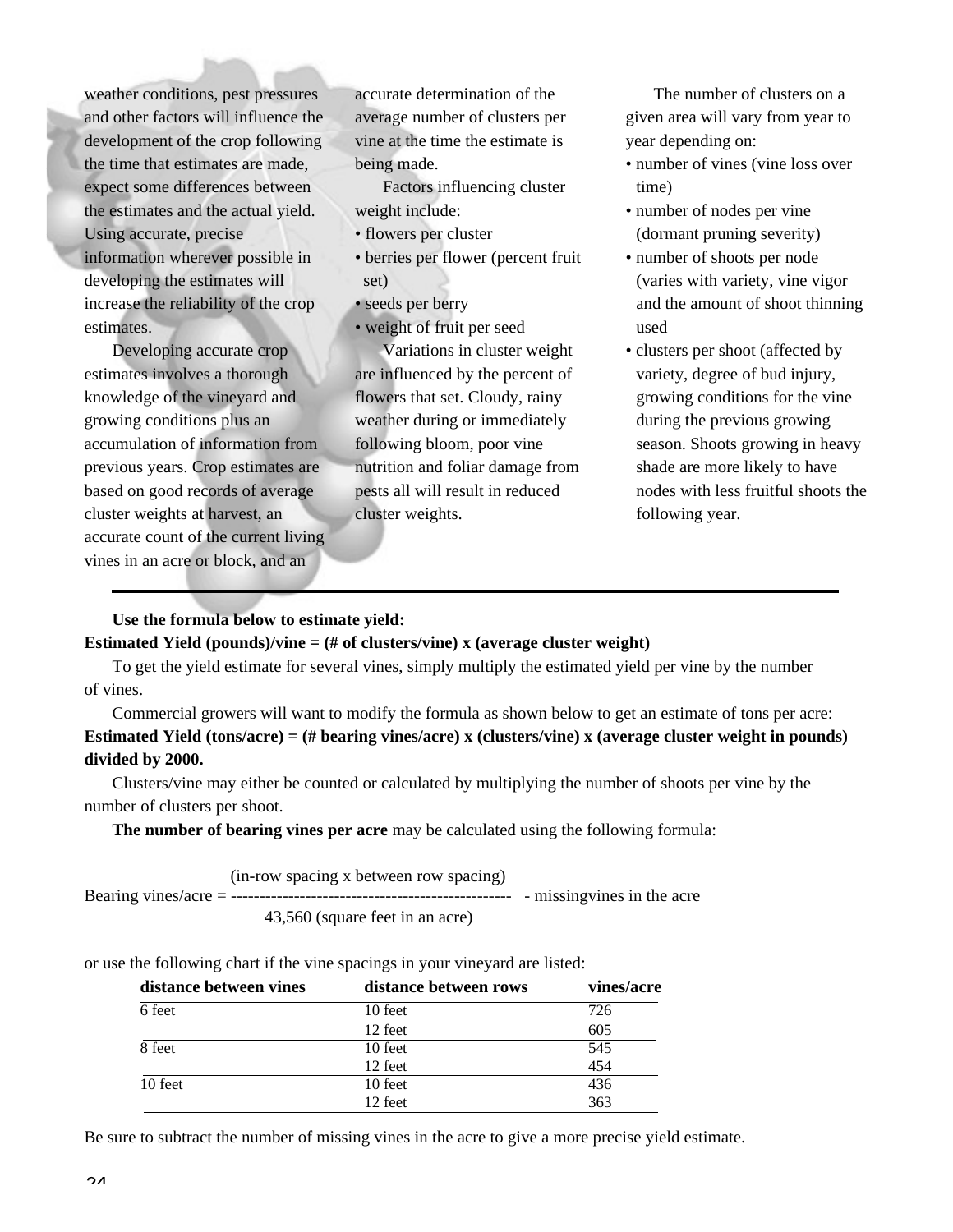**The number of clusters per vine** may be calculated by multiplying the **number of shoots per vine** by the **number of clusters per shoot**. The reliability of the average cluster per vine count increases as more vines are included in the count.

Crop estimates can be made any time after all the flower clusters are exposed on a developing shoot. However, waiting until after fruit set enables you to calculate percent berry set, giving a more accurate count.

Vines to be used in making cluster counts should be selected throughout the planting. The more vines that are counted, the more accurate the count will be. How many vines to count will depend on the size of the vineyard and the uniformity of the vines. For a oneto two-acre vineyard with vines of a uniform age, size and training system, only 10 to 15 vines may need to be sampled. In a larger vineyard where the vines may not be uniform, separate the vineyard into several uniform blocks and make counts from each block.

**Average cluster weight** should be determined at harvest each year. This number should then be included in an average for all the years in which cluster weights have been recorded. Determine the average cluster weight for each variety and each block for all the years over which data has been obtained. The more years involved in developing the average, the more accurate the average will be. Instead of randomly selecting clusters to be

weighed, select the vines, count the number of clusters on the vine, harvest the fruit and weigh it, being sure to subtract the weight of the container. Then calculate the average weight per cluster for that vine.

Factors between sampling time and harvest (i.e. amount of rainfall, pest pressure, bird damage, deer damage, etc.), are not constant from year to year. Therefore, using averages calculated from just one year's crop can be misleading.

Estimates of yield are just that — estimates. Hopefully, the estimate you arrive at will be within 10 to 15 percent of the actual yield. The following tips will help to increase the accuracy of the estimates:

- 1. Accumulate average cluster weight data over a period of years instead of just one year. Actual cluster weights from each harvest should be figured into the average.
- 2. Develop cluster weights from your own vineyard. Do not rely on those from other areas.
- 3. Sample the entire vine to get the average cluster weight for that vine.
- 4. Divide non-uniform blocks into smaller, uniform sub-blocks and sample each of them separately.
- 5. Sample each variety separately.
- 6. The same person should develop crop estimates each year to further reduce variation.

### **Harvesting**

Grapes will not increase in color or sugar level after harvest, so it is essential to allow them to attain the desired level of maturity prior to harvest. Berry color should not be used as an indicator of maturity, since the color change can occur well in advance of ripening.

As grapes ripen, the sugar level of the berries will increase, juice pH will increase and total acidity will decrease. The seeds will turn from green to brown and will separate easily from the pulp. The stem of the cluster will turn brownish and become slightly wrinkled.

The best time to harvest will depend on the intended use for the grapes. For jelly, grapes should be picked somewhat early to get a light, clear jelly that will be free of crystals. Table grapes are picked when seeds have turned brown and flavor is at its peak and before clusters begin to shatter (berries start to drop). Wine grapes should be harvested when sugar levels, juice pH and total acidity have reached desired levels. These levels may vary depending on the type of wine to be made.

Uneven ripening of entire clusters or of berries in clusters may be a problem some years. Weather stresses such as frosts or freezes may damage some primary buds (*Diagram 21*). In many varieties, secondary bud break will occur after clusters from primary buds have already started to develop. When clusters from the primary buds are ready to be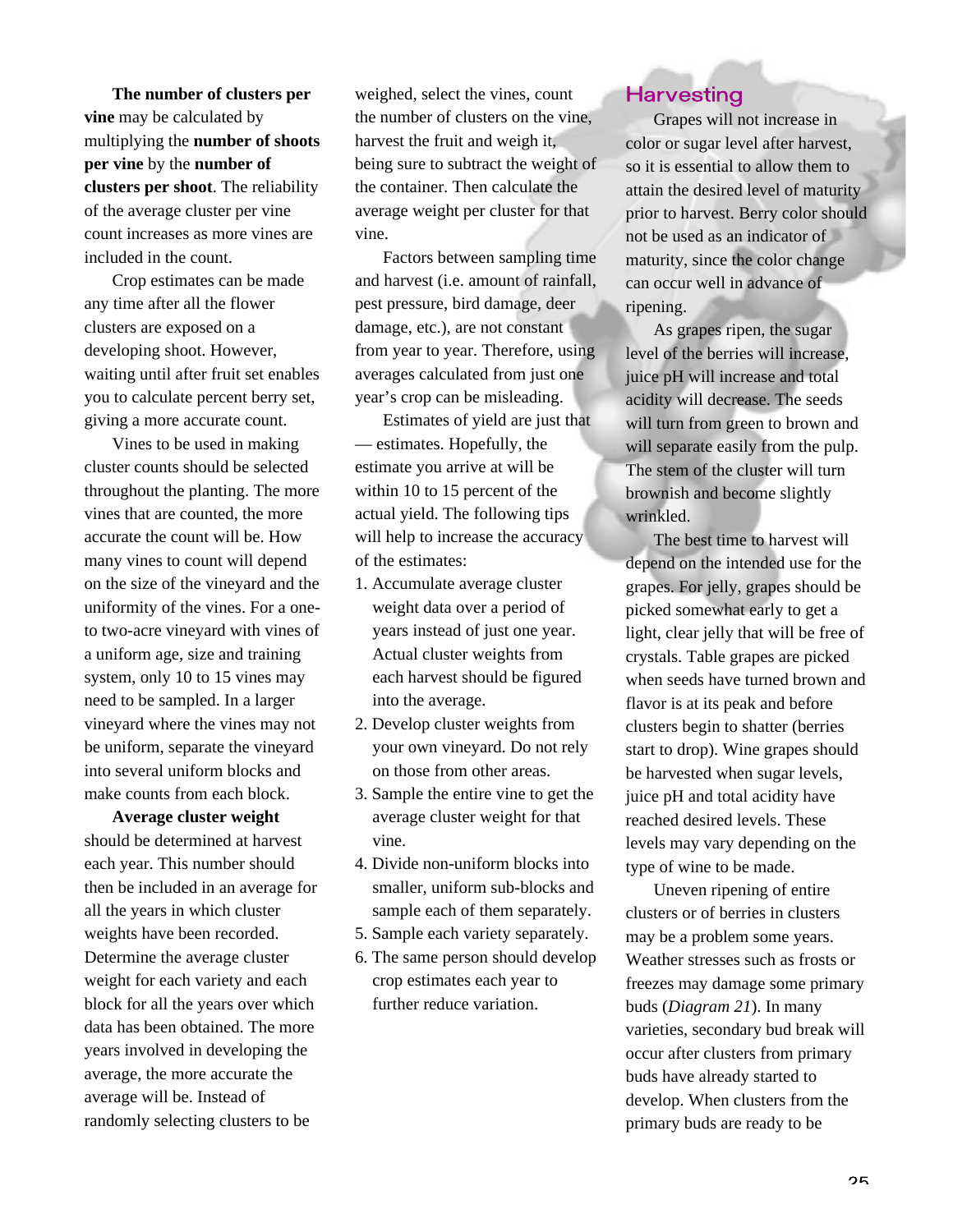harvested, clusters from the secondary buds will still be green. These immature clusters should not be placed in containers with the ripe fruit, as they will reduce the quality of the juice.

Uneven ripening within the clusters of Concord grape is a varietal trait that becomes more noticeable in hot weather. The variety Sunbelt is being suggested for planting in areas where uneven ripening in Concord has been a problem.

Fruit should be harvested by clipping or cutting the stem of the fruit cluster. Pulling the cluster from the vines may cause grapes to fall from the cluster (shatter). Once harvested, fruit should not be allowed to get hot. Put it in the shade or in a cooler.

### **Storage**

Most grape varieties grown in Eastern states cannot be stored for very long periods of time. As a rule, red varieties store longer than blue-black or white varieties. The ideal conditions for grape storage include temperatures of 30 to 33F and relative humidity of 85 to 90 percent. Refrigerators generally run about 40F and at low humidity levels. While this temperature is close to ideal, moisture loss from the fruit will be excessive if the fruit is not sealed in plastic bags.

### **Additional References Available at Your County Extension Office**

- PB 746 Tree Fruit, Tree Nut and Small Fruit Cultivar Recommendations for Tennessee
- PB1622 Disease and Insect Control in Home Fruit Plantings

PB1197 Commercial Fruit Spray Schedules

Factsheet SP307N Selecting Quality Grapes

Factsheet SP277J Black Rot of Grapes